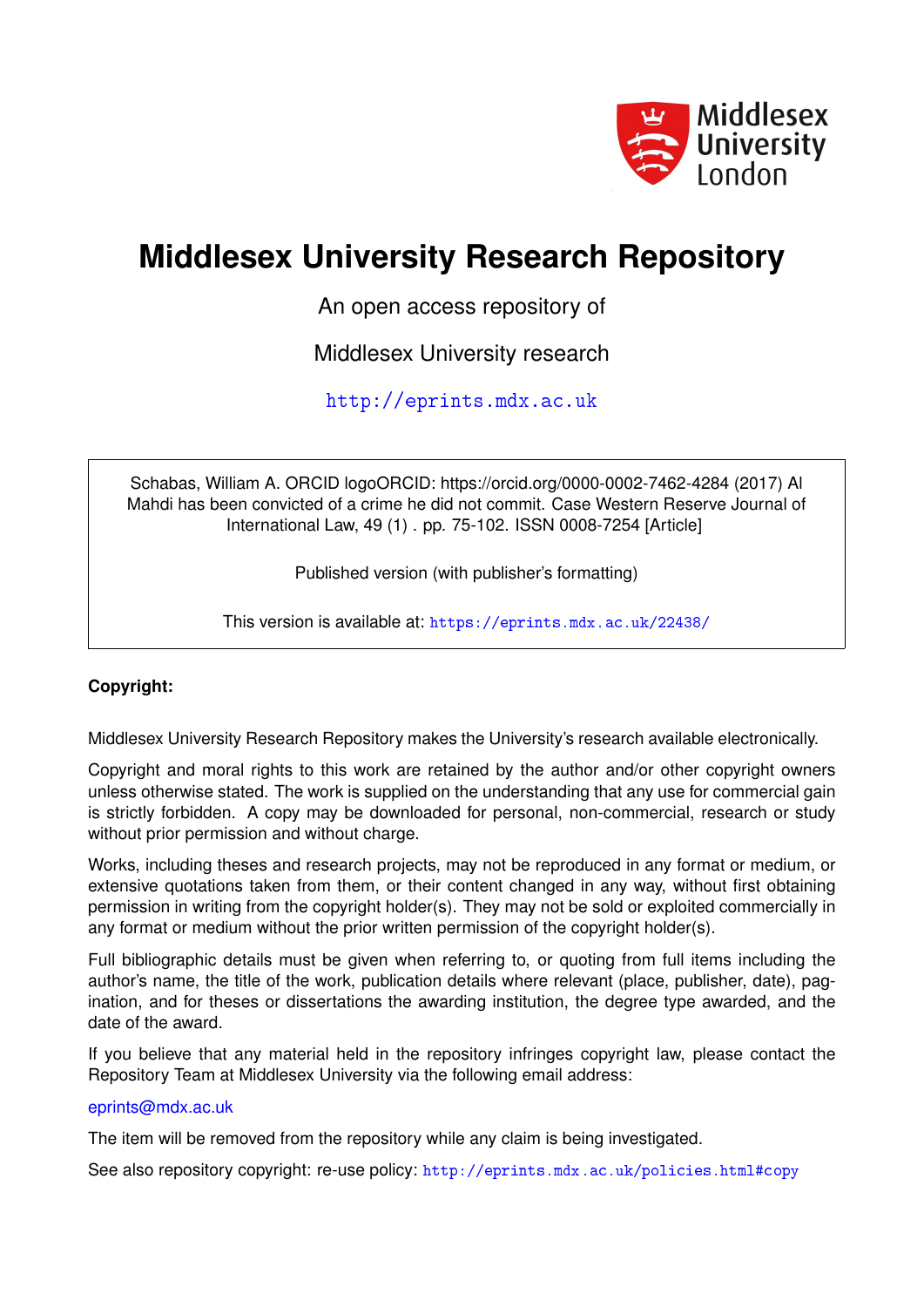

**[Case Western Reserve Journal of](http://scholarlycommons.law.case.edu/jil?utm_source=scholarlycommons.law.case.edu%2Fjil%2Fvol49%2Fiss1%2F7&utm_medium=PDF&utm_campaign=PDFCoverPages) [International Law](http://scholarlycommons.law.case.edu/jil?utm_source=scholarlycommons.law.case.edu%2Fjil%2Fvol49%2Fiss1%2F7&utm_medium=PDF&utm_campaign=PDFCoverPages)**

[Volume 49](http://scholarlycommons.law.case.edu/jil/vol49?utm_source=scholarlycommons.law.case.edu%2Fjil%2Fvol49%2Fiss1%2F7&utm_medium=PDF&utm_campaign=PDFCoverPages) | [Issue 1](http://scholarlycommons.law.case.edu/jil/vol49/iss1?utm_source=scholarlycommons.law.case.edu%2Fjil%2Fvol49%2Fiss1%2F7&utm_medium=PDF&utm_campaign=PDFCoverPages)

2017

# Al Mahdi Has Been Convicted of a Crime He Did Not Commit

William Schabas

Follow this and additional works at: [http://scholarlycommons.law.case.edu/jil](http://scholarlycommons.law.case.edu/jil?utm_source=scholarlycommons.law.case.edu%2Fjil%2Fvol49%2Fiss1%2F7&utm_medium=PDF&utm_campaign=PDFCoverPages) Part of the [International Law Commons](http://network.bepress.com/hgg/discipline/609?utm_source=scholarlycommons.law.case.edu%2Fjil%2Fvol49%2Fiss1%2F7&utm_medium=PDF&utm_campaign=PDFCoverPages)

#### Recommended Citation

William Schabas, *Al Mahdi Has Been Convicted of a Crime He Did Not Commit*, 49 Case W. Res. J. Int'l L. 75 (2017) Available at: http://scholarlycommons.law.case.edu/jil/vol49/iss1/7

This Article is brought to you for free and open access by the Student Journals at Case Western Reserve University School of Law Scholarly Commons. It has been accepted for inclusion in Case Western Reserve Journal of International Law by an authorized administrator of Case Western Reserve University School of Law Scholarly Commons.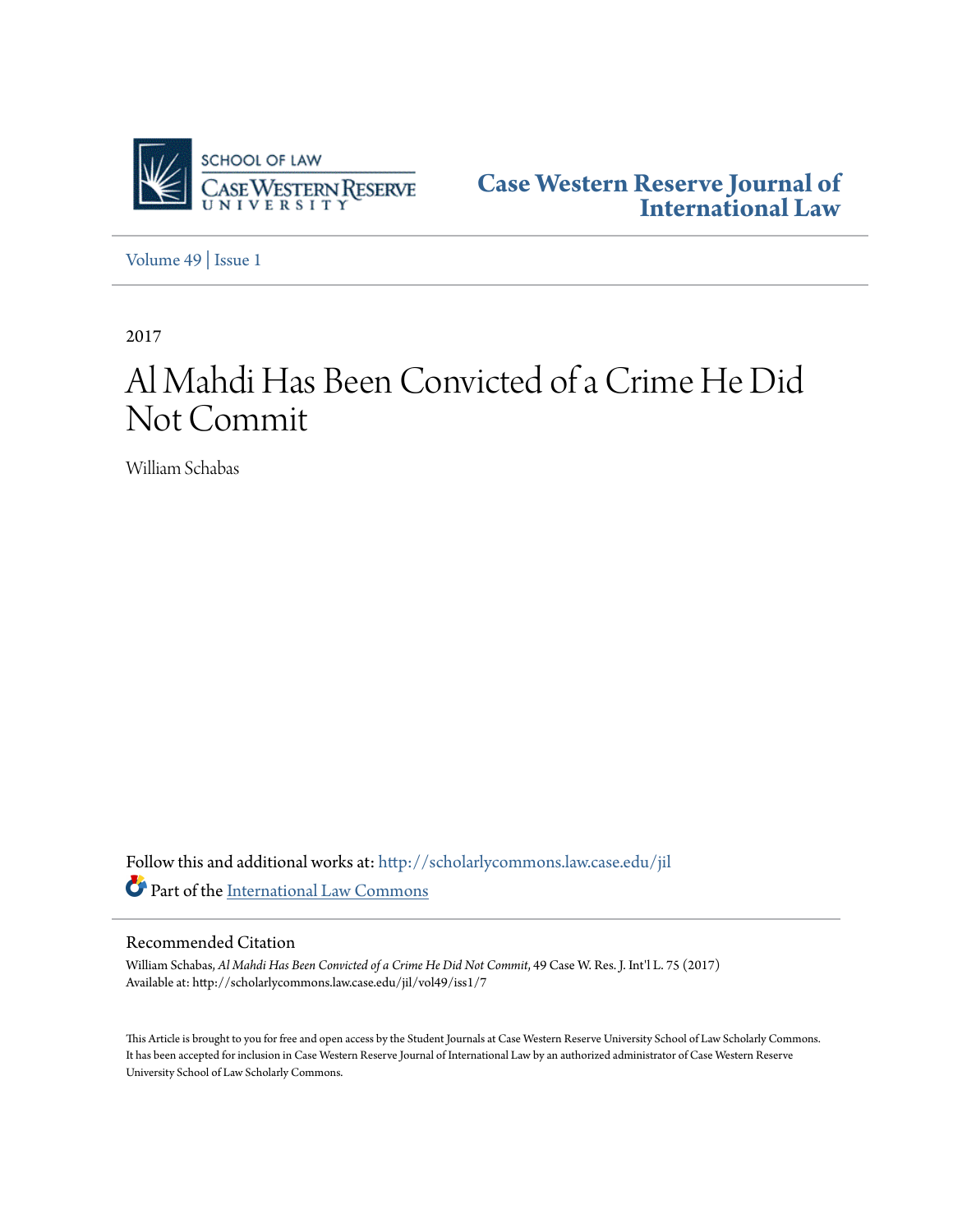## Al Mahdi Has Been Convicted of a Crime He Did Not Commit

*William Schabas\**

#### CONTENTS

| III. ORIGINS OF THE ROME STATUTE CULTURAL PROPERTY |  |
|----------------------------------------------------|--|
|                                                    |  |
|                                                    |  |
|                                                    |  |
|                                                    |  |
|                                                    |  |

#### I. Introduction

On September 27, 2016, Ahmad Al Faqi Al Mahdi was convicted by a Trial Chamber of the International Criminal Court for the crime of directing an attack against buildings dedicated to religion and historic monuments which were not military objectives, pursuant to article 8(2)(e)(iv) of the Rome Statute. Al Mahdi was sentenced to nine years' imprisonment. A month earlier, he had pleaded guilty to the charge at the beginning of his trial, which as a consequence took only a few days.

Pundits heralded the trial with clichés reserved for such occasions— "landmark," "historic judgment," "breakthrough"—and it seemed as if it was a long-awaited tonic for the struggling institution. This was an easy win for the Court: an expeditious trial of a few days for a contrite defendant previously linked to the global pariah, the "deviant people" of Al Qaeda.<sup>1</sup> But perhaps this gift came at a price that was too good

1. These were the words of Al Mahdi himself in his statement to the Court: *Al Mahdi* (ICC-01/12-01/15), Transcript, 22 August 2016, p. 9, line 3.

<sup>\*</sup> Professor William A. Schabas is professor of international law at Middlesex University in London. He is also professor of international human law and human rights at Leiden University, emeritus professor of human rights law at the National University of Ireland Galway and honorary chairman of the Irish Centre for Human Rights, invited visiting scholar at the Paris School of International Affairs (Sciences Politiques), honorary professor at the Chinese Academy of Social Sciences in Beijing, visiting fellow of Kellogg College of the University of Oxford, visiting fellow of Northumbria University, and *professeur associé* at the Université du Québec à Montréal.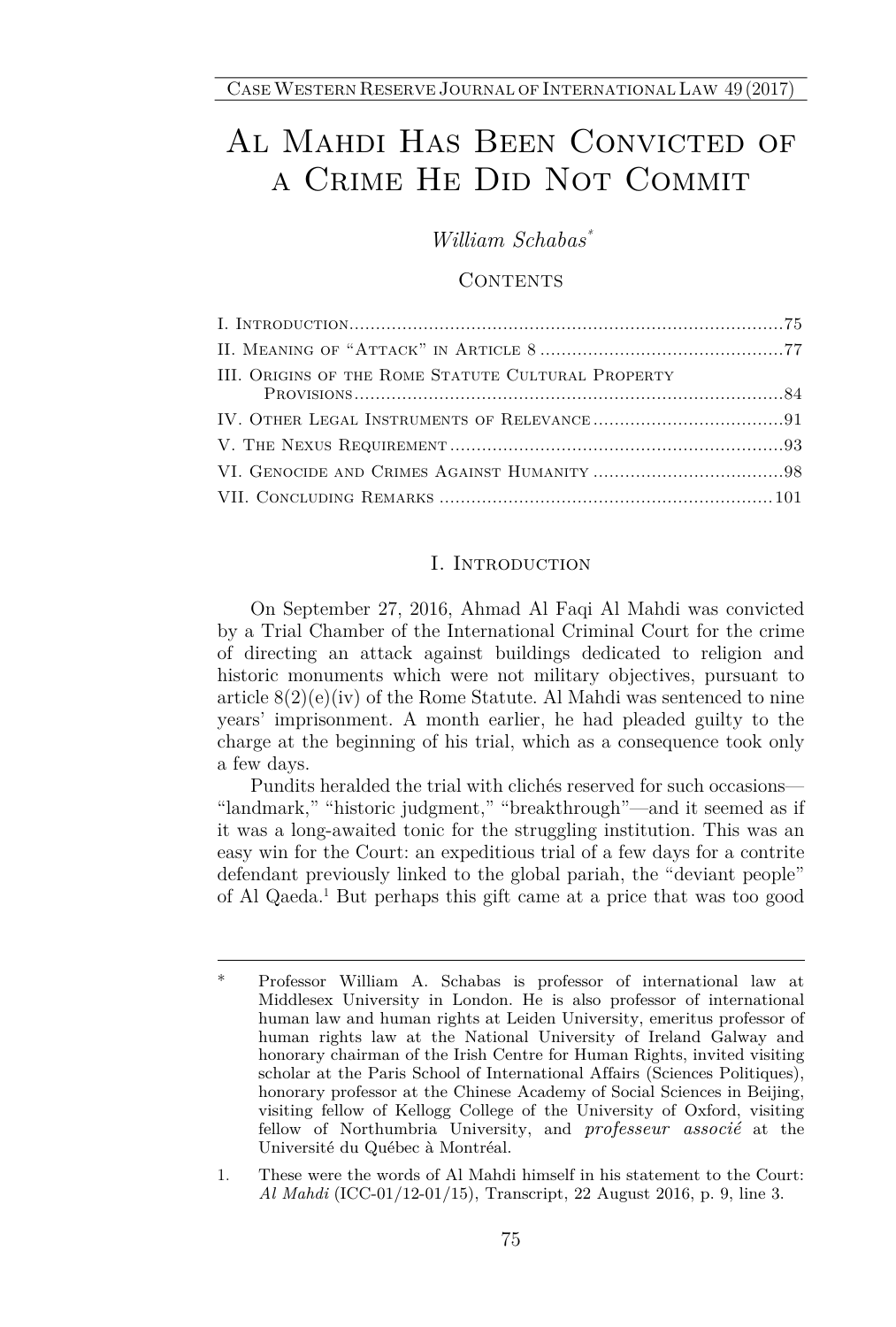to be true. A closer look at the Rome Statute suggests that Al Mahdi did not commit the crime for which he was convicted.

Al Mahdi admitted responsibility for acts relating to the destruction of several mausoleums and the door of a mosque in Timbuktu, Mali, buildings that had been traditionally used by the local population as part of their religious observance. In 2012, when a rather complex civil war erupted in Mali, the government abandoned the northern provinces and religious extremists associated with Ansar Dine seized control of Timbuktu. The Prosecutor of the International Criminal Court observed that "[t]he Ansar Dine leadership is able to control and govern parts of the territory through local councils established in towns that fell under its control. Additionally, the group reportedly set up a specialized police force in Timbuktu in order to enforce the Sharia law." <sup>2</sup> As an eminent religious personality who had joined the rebels, Al Mahdi delivered a sermon condemning worship at the mausoleums. Subsequently, the rebel administration ordered that the mausoleums be destroyed. Al Mahdi, who presided over a morality tribunal known as the *Hisbah*, played a crucial role in implementing the decision to destrov<sup>3</sup> the buildings or structures in question, which at the time were classified by UNESCO as "world heritage."

Essentially identical provisions of the Rome Statute, one applicable to international armed conflict and the other to non-international armed conflict, govern the crime of "[i]ntentionally directing attacks against buildings dedicated to religion, education, art, science or charitable purposes, historic monuments, hospitals and places where the sick and wounded are collected, provided they are not military objectives." Al Mahdi pleaded guilty to article  $8(2)(e)(iv)$ , the text that applies to non-international armed conflict. That the structures targeted by Al Mahdi were "buildings dedicated to religion" or that they were "historic monuments" does not seem to be seriously disputed. It was precisely because of their religious significance, something that did not suit the beliefs of the regime with which Al Mahdi was associated, that they were destroyed.<sup>4</sup> Clearly they did not constitute a "military objective." Although civil war continued in the country, Timbuktu seems to have been securely in the hands of the rebels at the time and would remain so until the first months of the following year. Indeed, based on the record before the Court it does not seem that there was any activity that could be called "military" or "combat" at the time the structures were destroyed. For this reason it is not at all evident that the implementation of the administrative decision to

<sup>2.</sup> Office of the Prosecutor, Situation in Mali (Art. 53(1) Report, 16 January 2013, para. 82.

<sup>3</sup>*. Al Mahdi* (ICC-01/12-01/15), Decision on the confirmation of charges against Ahmad Al Faqi Al Mahdi, 24 March 2015, para. 49.

<sup>4.</sup> Ibid., paras. 41-2.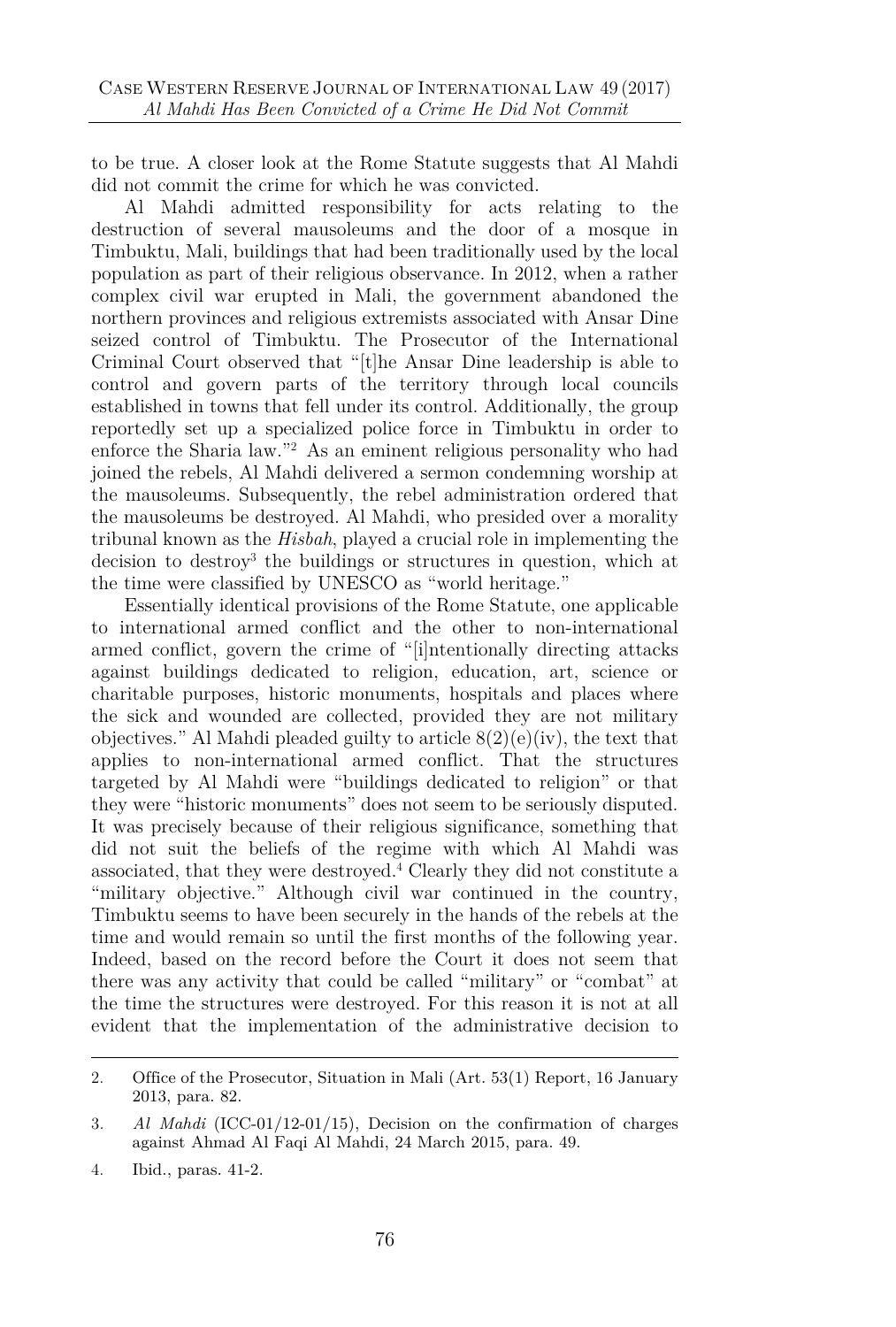destroy the structures, carried out "with a variety of tools, including pickaxes and iron bars," 5 constituted an "attack" as the term is used in article 8 of the Rome Statute. And if it was not an "attack" as the term is meant in article  $8(2)(e)(iv)$ , then Al Mahdi did not commit the offense.

The definitions of crimes set out in the Rome Statute of the International Criminal Court are to be "strictly construed" and may not "be extended by analogy." Moreover, "[i]n case of ambiguity, the definition shall be interpreted in favour of the person being investigated, prosecuted or convicted."<sup>6</sup> In this respect, the International Criminal Court may differ from other international criminal tribunals that have been set up on a temporary basis and where a more liberal and teleological approach to judicial interpretation has been adopted, usually with reference to the rules of the Vienna Convention on the Law of Treaties.<sup>7</sup> Judge Van den Wyngaert has suggested that "[b]y including this principle in Part III of the Statute, the drafters wanted to make sure that the Court could not engage in the kind of "judicial creativity" of which other jurisdictions may at times have been suspected." <sup>8</sup> Because in contending that the destruction of the buildings in Timbuktu was an "attack," judicial creativity is precisely what is required.

#### II. Meaning of "Attack" in Article 8

Al Mahdi is the first accused person to be tried for "attacks" on cultural property. Declaring that article  $8(2)(e)(iv)$  has not previously been applied by the Court, the Trial Chamber said it would "proceed

<sup>5.</sup> Ibid., para. 37.

<sup>6.</sup> Rome Statute of the International Criminal Court, (2002) 2187 UNTS 90, art. 22(2).

<sup>7.</sup> See, for example, the 1994 Yearbook of the International Criminal Tribunal for the former Yugoslavia where it is stated that '[i]n drafting the rules, the judges of the Tribunal tried . . . to strike a balance between the strictly constructionist and the teleological approaches in the interpretation of its *Statute'* (International Criminal Tribunal for the former Yugoslavia, Yearbook 1994, The Hague: United Nations Publications, 1994, para. 53). Also: *Tadić* (IT-94-1-A), Judgment, 15 July 1999, para. 73; *Erdemović* (IT-96-22-A), Separate and Dissenting Opinion of Judge Cassese, 7 October 1997, para. 49; *Kayishema* et al. (ICTR-95- 1-T), Judgment, 21 May 1999, para. 103; *Akayesu* (ICTR-96-4-T), Judgment, 2 September 1998, para. 319; *Rutaganda* (ICTR-96-3), Judgment, 6 December 1999, para. 51; *Musema* (ICTR-96-13), Judgment, 27 January 2000, para. 155.

<sup>8</sup>*. Ngudjolo* (ICC-01/04-02/12), Concurring Opinion of Judge Christine Van den Wyngaert, 18 December 2012, para. 19.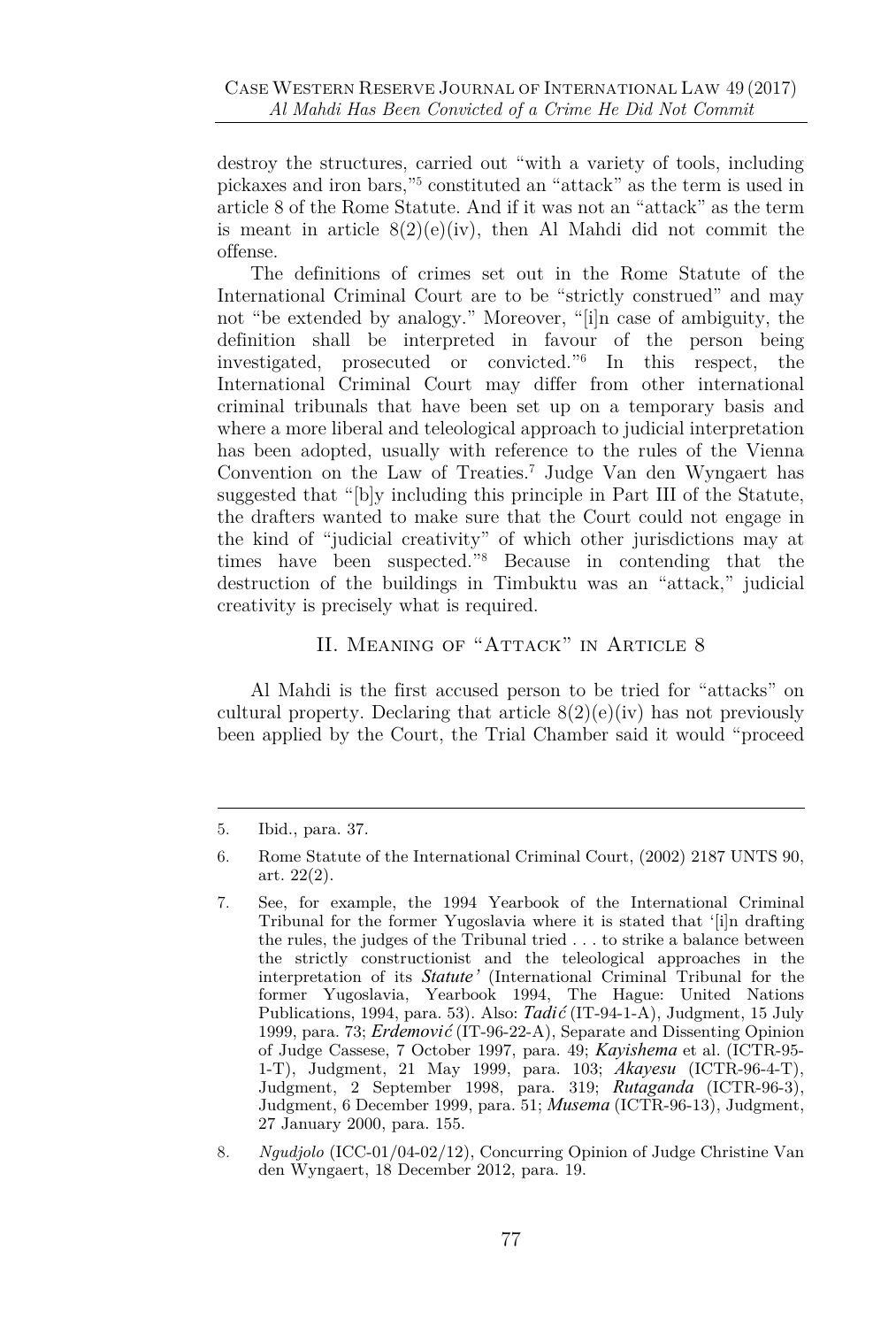to interpret this crime and its elements."<sup>9</sup> It did not cite any case law to support its conclusions. The Trial Chamber said case law of the Court pertaining to attacks against civilian population "does not offer guidance." <sup>10</sup> As for the International Criminal Tribunal for the former Yugoslavia, which has issued several decisions concerning attacks on and destruction of cultural property, the Chamber said it is "limited guidance" because the relevant legal text was not the same.<sup>11</sup> Actually, there is a lot of relevant case law that the Chamber ought to have considered.

In ordinary usage, the term "attack" is not the word that would be used to describe the demolition or destruction of structures, using implements that are not weapons or military in nature, and where armed adversaries are not to be found within hundreds of kilometers. It is true that the Rome Statute contemplates an "attack" that takes place in peacetime, but this is in the provision dealing with crimes against humanity, not war crimes. Moreover, elsewhere in article 8, the Rome Statute defines some crimes that involve "destruction," and this might suggest that "attack" and "destruction" are not synonymous. The Chambers of the International Criminal Court as well as those of the International Criminal Tribunal for the former Yugoslavia have considered the meaning of the word "attack" as it is used in the definitions of war crimes on many occasions.

The words "[i]ntentionally directing attacks" are used in eight subparagraphs of article 8, the war crimes provision of the Rome Statute. Neither the Statute itself nor the Elements of Crimes, adopted pursuant to article 9 to supplement the Statute, indicate a definition of the word "attacks." The provisions of article 8 are derived from various treaties governing the law of armed conflict, notably the Hague Conventions of 1899 and 1907, the Geneva Conventions of 1949 and their Additional Protocols of 1977. Article 49 of Additional Protocol I is entitled "Definition of attacks and scope of application." <sup>12</sup> Paragraph 1 of article 49 states that "'Attacks' means acts of violence against the adversary, whether in offence or in defense."

Several decisions of Chambers of the Court rely upon article 49(1) of Additional Protocol I in order to construe the word "attacks" as it is used in various sub-paragraphs of article 8 of the Statute.<sup>13</sup> In *Abu*

<sup>9</sup>*. Al Mahdi* (ICC-01/12-01/15), Judgment and Sentence, 27 September 2016, para. 14.

<sup>10.</sup> Ibid., para. 16.

<sup>11.</sup> Ibid.

<sup>12.</sup> Protocol Additional to the 1949 Geneva Conventions and Relating to the Protection of Victims of International Armed Conflicts, (1979) 1125 UNTS 3.

<sup>13</sup>*.* Katanga et al. (ICC-01/04-01/07), Decision on the confirmation of the charges, 30 September 2008, para. 267; *Abu Garda* (ICC-02/05-02/09),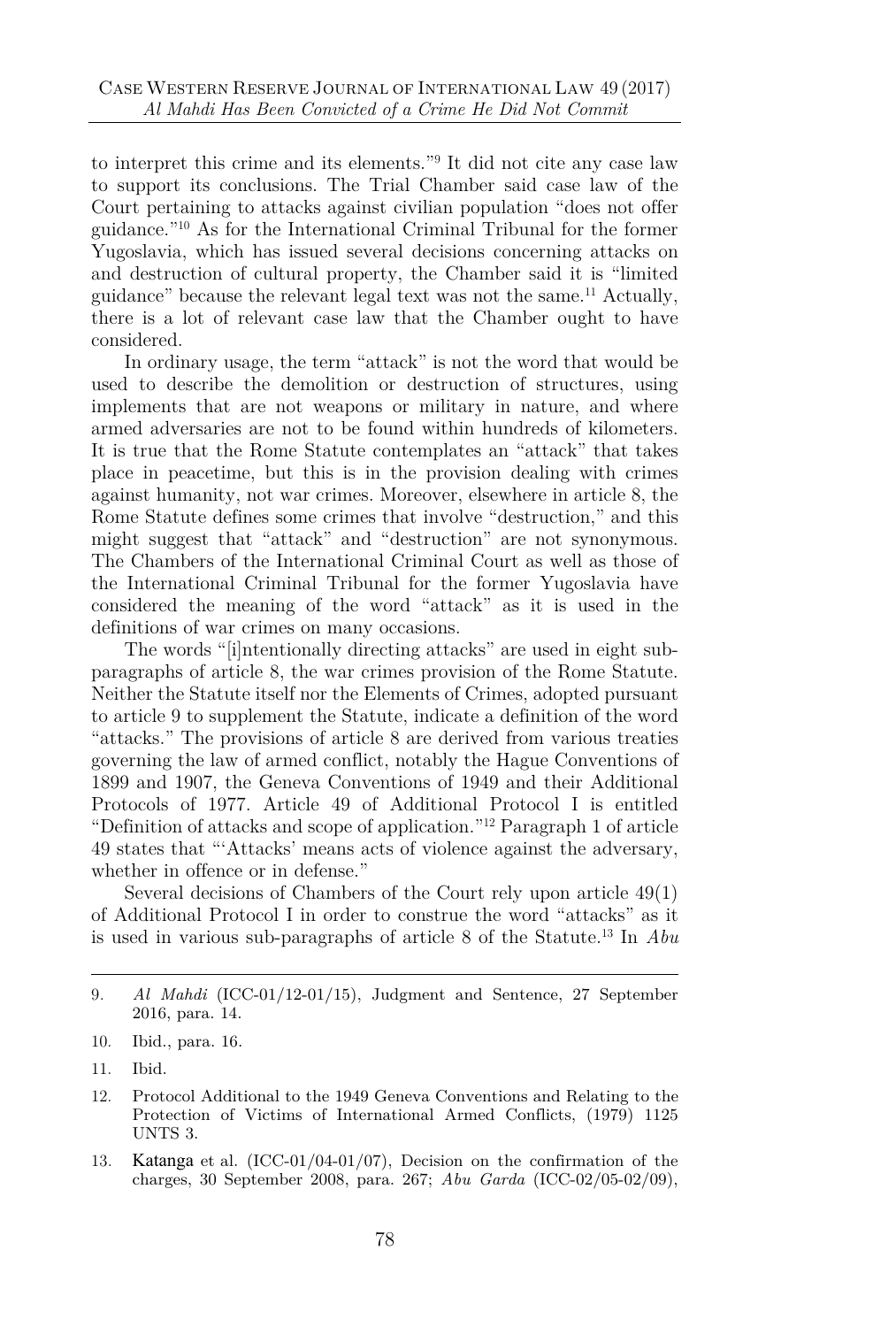*Garda*, a Pre-Trial Chamber justified recourse to article 49(1) by noting the reference in article  $8(2)(e)$  to "the established framework of international law" as well as that in article  $21(2)$  to applicable treaties and the principles and rules of international law, including the established principles of "the international law of armed conflict."<sup>14</sup> The Chamber said that although article 49(1) of Additional Protocol I only applied to international armed conflict, "this term is given the same meaning in article 13(2) of Additional Protocol II ("APII"), which applies to armed conflicts not of an international character."<sup>15</sup>

Basing itself on article 3 of its Statute, the International Criminal Tribunal for the former Yugoslavia has confirmed the customary nature of war crimes involving the direction of attacks against civilian objects. Referring to article 49(1) of Additional Protocol I, the Tribunal has consistently confirmed the technical meaning to be given to the term "attack" of acts of violence, committed during combat using "armed force" in a "military operation."<sup>16</sup>

That "attacks" is to be interpreted with reference to article 49(1) of Additional Protocol I is also confirmed in the authoritative academic commentary on the Elements of Crimes published under the auspices of the International Committee of the Red Cross. With respect to the various provisions of article 8 that concern "attacks," the Commentary says that "[t]he concept of attack as defined in this provision refers to the use of armed force to carry out a military operation during the course of an armed conflict." <sup>17</sup> Discussing the term "attack" as it is used

- 14*. Abu Garda* (ICC-02/05-02/09), Decision on the Confirmation of Charges, 8 February 2010,, para. 64.
- 15. Ibid., para. 65.
- 16*. Galić* (IT-98-29-T), Judgment, 5 December 2003, para 52; *Kordić and Čerkez* (IT-95-14/2-A), Judgment, 17 December 2004, para. 47; *Strugar* (IT-01-42-T), Judgment, 31 January 2005, para. 2ić82; *Milošević, Dragomir* (IT-98-29§1-T), Judgment, 12 December 2007, para. 943; *Perišić* (IT-04-81-T), Judgment, 6 September 2011, para. 91*; Prlić* et al. (IT-04-81-T), Judgment, 6 September 2011, para. 91; *Karadžić* (IT-95- 5/18-T), Public Redacted Version of Judgment Issued on 24 March 2016, 24 March 2016, para. 451.
- 17. Knut Dörmann, *Elements of War Crimes Under the Rome Statute of the International Criminal Court*, *Sources and Commentary*, Cambridge: Cambridge University Press, 2002, pp. 134, 150-151, 156, 169, 178-179, 216, 350-351

Decision on the Confirmation of Charges, 8 February 2010, para. 64; *Banda et al.* (ICC-02/05-03/09), Corrigendum of the 'Decision on the Confirmation of Charges', 7 March 2011, para. 61; *Mbarushimana* (ICC-01/04-01/10), Decision on the confirmation of charges, 16 December 2011, para. 109; *Ntaganda* (ICC-01/04-02/06), Decision Pursuant to Article 61(7)(a) and (b) of the Rome Statute on the Charges of the Prosecutor Against Bosco Ntaganda, 9 June 2014, para. 45.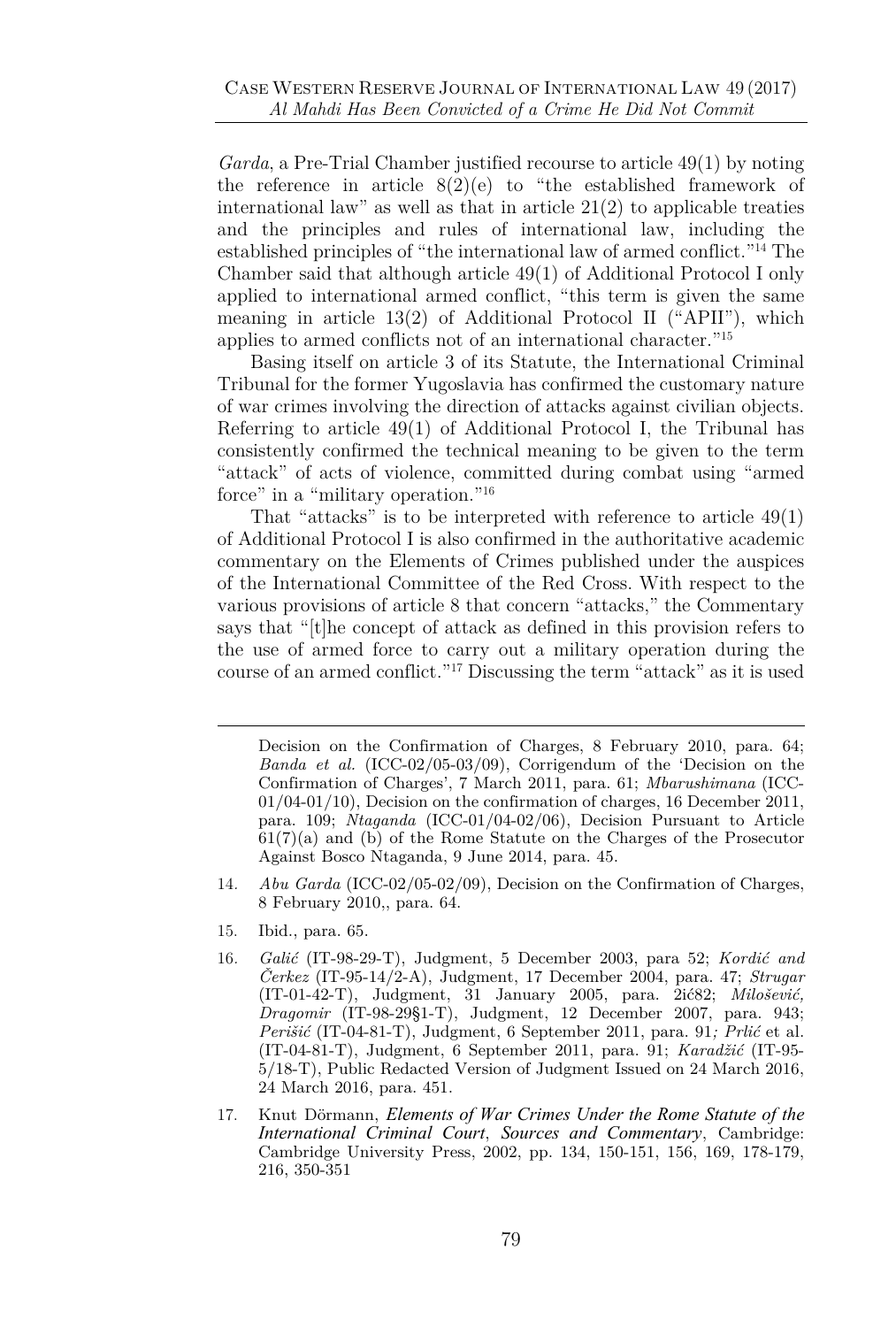in article 8 in his contribution to the *Triffterer Commentary*, Knut Dörmann wrote:

The term "attack" is specifically defined for IHL purposes and means acts of violence against the adversary, whether in offense or in defence (article 49 para. 1 Add. Prot I). Its meaning is unrelated to meanings given to the same term under *ius ad bellum.* It refers to any combat action, thus offensive acts and defensive acts (sometimes also called "counter attacks"). Thus, for the purpose of this definition, it does not matter whether the acts are committed by an aggressor or by the party acting in selfdefence.<sup>18</sup>

The commentary of the International Committee of the Red Cross on article 49 of Additional Protocol I confirms that "the term "attack" means "combat action."<sup>19</sup>

Finally, even the Office of the Prosecutor, in another context, appears to have understood the special meaning to be given to the term "attack" as it is used in article 8 of the Rome Statute. In its report on the *Gaza flotilla incident*, the Office considered the application of certain provisions of article 8 to the acts of Israeli military forces. It said "that an attack for the purposes of this discussion must include a forcible boarding operation, by analogy with other areas of international humanitarian law in which an attack includes all acts of violence *against an adversary*." <sup>20</sup> This shows that the Office of the Prosecutor understood that article 8 should be interpreted with reference to international humanitarian law in general. The expression "violence against an adversary" used by the Office is obviously taken from article 49(1) of Additional Protocol I.

The word "attack" is also used in the crimes against humanity definition, article 7 of the Rome Statute. However, the meaning of "attack" in article 7 is not the same as in article 8. In fact, the Elements of Crimes define in some detail the "attack directed against a civilian population" of crimes against humanity, specifying that "[t]he acts need

- 18. Roberta Arnold, Elisabeth Baumgartner, Michael Cottier, Knut Dörmann, Robin Geiß, Julia Grignon, Sabine Klein, David Křivánek, Emilia Richard, Stefan Wehrenberg and Andreas Zimmermann, 'Article 8', in Otto Triffterer and Kai Ambos, eds., *Commentary on the Rome Statute of the International Criminal Court, Observers' Notes, Article by Article,* 3rd edn, Munich: C.H. Beck; Baden-Baden: Nomos; Oxford: Hart, 2015, pp. 281– 567, at p. 342 (internal reference omitted).
- 19. Claude Pilloud and Jean Pictet, 'Article 49', in Yves Sandoz, Christophe Swinarski and Bruno Zimmermann, eds., *Commentary on the Additional Protocols to the Geneva Conventions*, The Hague: Martinus Nijhoff, 1987, pp. 601-608, at p. 603.
- 20. Office of the Prosecutor, Situation on Registered Vessels of Comoros, Greece and Cambodia, 6 November 2014, para. 93 (emphasis added).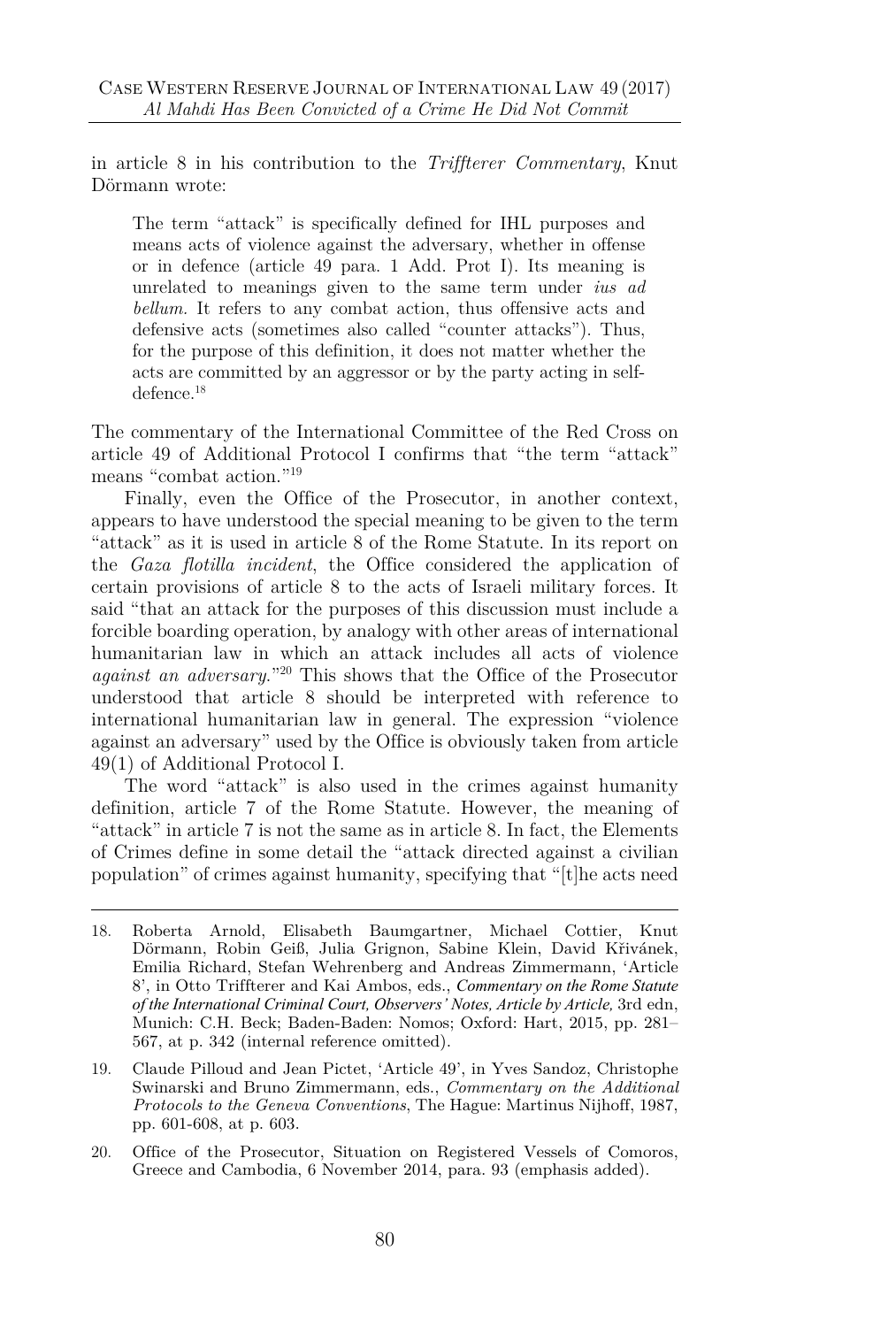not constitute a military attack." <sup>21</sup> This "clarification" of the meaning of the term in article 7 has been endorsed by Chambers of the Court.<sup>22</sup> It provides confirmation of distinct meanings of the term "attack," depending upon whether article 7 or article 8 is being considered, and also suggests, *a contrario*, that "military attack" is precisely what is contemplated by article 8.

Had the *Al Mahdi* Trial Chamber discussed this case law and other authorities, it would have been required to explain how the implementation of a decision to demolish buildings using picks and similar implements, in the absence of military activity by an adversary, can be described as a "military attack" or "combat action." The Chamber explained that "the element of "direct[ing] an attack" encompasses any acts of violence against protected objects and will not make a distinction as to whether it was carried out in the conduct of hostilities or after the object had fallen under the control of an armed group." <sup>23</sup> All that can be said is that this is a major departure from a consistent line of case law and scholarly commentary that the Trial Chamber declined to even consider. The only explanation it provided is that "[t]he Statute makes no such distinction." <sup>24</sup> It is an odd comment, given that the Statute uses the term "attack" in eight subparagraphs while elsewhere it uses terms such as "destruction." The Chamber continued, in its very brief explanation:

This reflects the special status of religious, cultural, historical and similar objects, and the Chamber should not change this status by making distinctions not found in the language of the Statute. Indeed, international humanitarian law protects cultural objects as such from crimes committed both in battle and out of it.<sup>25</sup>

It is of course quite true that international humanitarian law protects cultural objects both in battle and out of it, but that is hardly an argument to support the application of a provision that is clearly

- 23*. Al Mahdi* (ICC-01/12-01/15), Judgment and Sentence, 27 September 2016, para. 15.
- 24. Ibid.
- 25. Ibid. (internal reference omitted).

<sup>21.</sup> Elements of Crimes, Introduction to Article 7 of the Statute, paragraph 3.

<sup>22</sup>*. Situation in the Republic of Kenya* (ICC-01/09), Decision Pursuant to Article 15 of the Rome Statute on the Authorization of an Investigation into the Situation in the Republic of Kenya, 31 March 2010, para. 80; *Situation in the Republic of Côte d'Ivoire* (ICC-02/11), Corrigendum to 'Decision Pursuant to Article 15 of the Rome Statute on the Authorisation of an Investigation into the Situation in the Republic of Côte d'Ivoire', 15 November 2011, para. 31; *Bemba* (ICC-01/05-01/08), Judgment pursuant to Article 74 of the Statute, 21 March 2016, para. 149.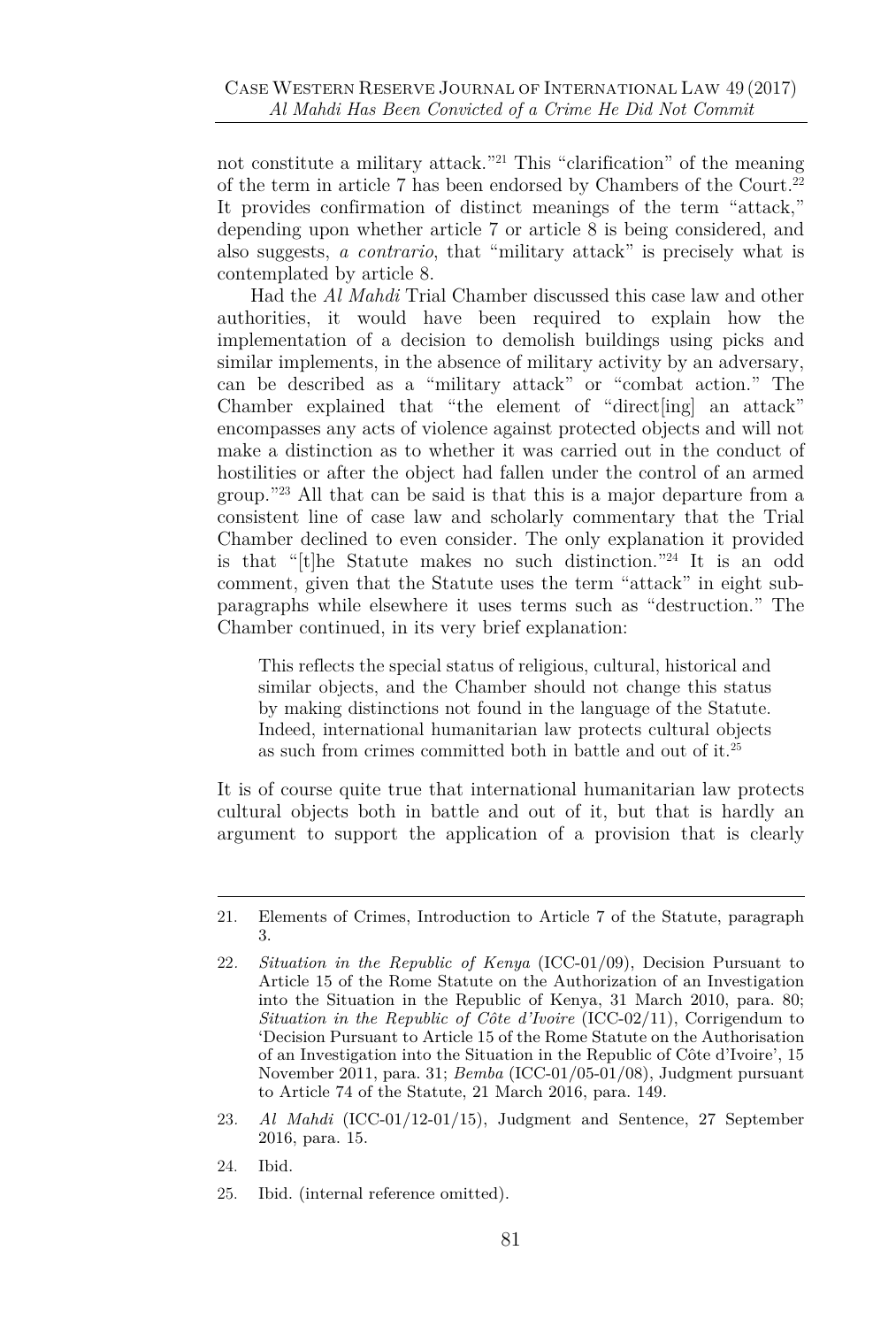directed at acts perpetrated during a battle to those that take place "out of it."

The Chamber should also have acknowledged the decisions of other Chambers of the International Criminal Court that recognize a clear distinction between the crimes involving "attacks," where these have been held this to involve a battle or military action between combatant forces, and war crimes that are directed at persons under the control of one of the parties but that take place away from the actual battlefield. According to a Pre-Trial Chamber,

[t] the war crime provided for in article  $8(2)(b)(i)$  of the Statute is the first in the series of war crimes for which one essential element is that the crime must be committed during the conduct of hostilities (commonly known as "conduct of hostilities crimes"). Accordingly, this crime is applicable only to attacks (acts of violence) directed against individual civilians not taking direct part in the hostilities, or a civilian population, that has not yet fallen into the hands of the adverse or hostile party to the conflict to which the perpetrator belongs.<sup>26</sup>

The Pre-Trial Chamber distinguished such "conduct of hostilities crimes" from other war crimes that apply once the victims have "fallen into the hands" of the adverse party. Convicting Katanga for the war crime of attacking civilians, the Trial Chamber provided a detailed description of the armed military attack on Bogoro in which noncombatant civilians were targeted.<sup>27</sup> It is noteworthy that the *Katanga* Pre-Trial Chamber referred in directly to the war crime of attacking cultural objects when it referred to "the series of war crimes for which one essential element is that the crime must be committed during the conduct of hostilities (commonly known as 'conduct of hostilities crimes')."

The same assessment of article 8 was made by a Pre-Trial Chamber in *Ntaganda*: "The war crime of attacking civilians belongs to the category of offences committed during the actual conduct of hostilities by resorting to prohibited methods of warfare." <sup>28</sup> The Pre-Trial Chamber said that "in principle, any conduct, including shelling, sniping, murder, rape, pillage, attacks on protected objects and destruction of property, may constitute an act of violence for the purpose of the war crime of attacking civilians, provided that the

<sup>26</sup>*.* Katanga et al. (ICC-01/04-01/07), Decision on the confirmation of the charges, 30 September 2008, para. 267 (internal footnotes omitted).

<sup>27</sup>*. Katanga* (ICC-01/04-01/07), Judgment pursuant to article 74 of the Statute, 7 March 2014, para. 798.

<sup>28</sup>*. Ntaganda* (ICC-01/04-02/06), Decision Pursuant to Article 61(7)(a) and (b) of the Rome Statute on the Charges of the Prosecutor Against Bosco Ntaganda, 9 June 2014, para. 45.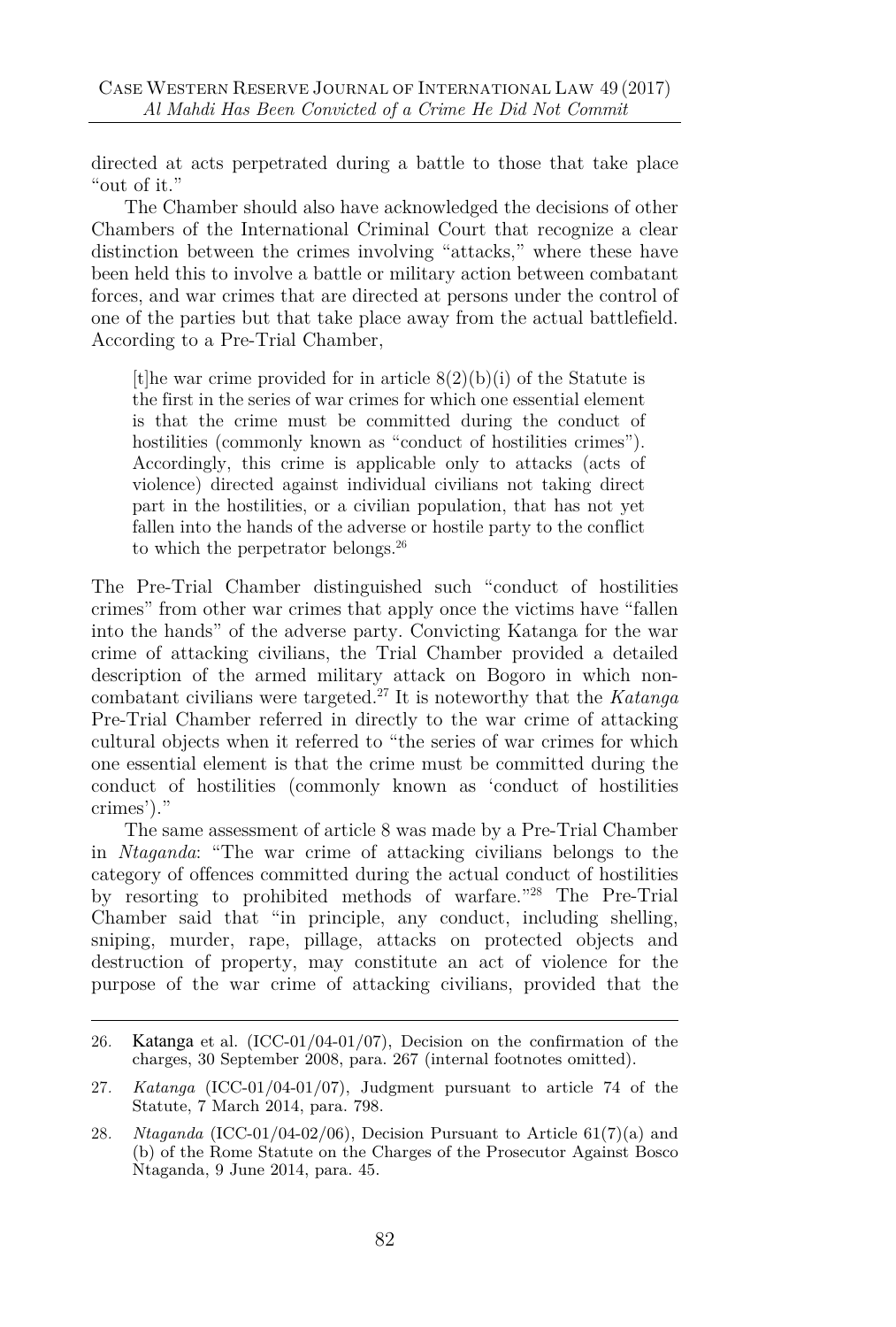perpetrator resorts to this conduct as a method of warfare and, thus, that there exists a sufficiently close link to the conduct of hostilities."<sup>29</sup> The Chamber explained that "this sufficiently close link between acts of violence underlying the "attack" and the actual conduct of hostilities does not exist when the acts of violence (such as murder, rape, pillage or destruction of property) are committed against civilians that have fallen into the hands of the attacking party or are committed far from the combat area."<sup>30</sup>

Thus, case law of the Court has made a very clear distinction between the war crimes associated with "battlefield attacks," of which article  $8(2)(e)(iv)$  is a species, and those that are associated with the conflict but that take place after a civilian population has "fallen into the hands" of the party charged with violating the laws and customs of war. The situation in "occupied" Timbuktu belongs to this second category. At the very least, the Trial Chamber in *Al Mahdi* should have discussed these inconvenient precedents.

The distinction made in the case law of the Court between offenses related to the conduct of the hostilities and those applicable to persons and property that have fallen into the hands of a party to the conflict was not cut from whole cloth. It finds its origins in the earliest legal instruments of the laws of armed conflict. The same distinction appears in the regulations annexed to the second Hague Convention of 1899 and fourth Hague Convention of 1907, which are the ancestors of our modern law on war crimes. One section of the 1907 regulations governs "Means of Injuring the Enemy, Sieges, and Bombardments" while another is concerned with "Military Authority over the Territory of the Hostile State." Each of these two sections contains a provision on cultural property. one applicable to the conduct of hostilities, using the expression "sieges and bombardments" (art. 27), and the other to military authority over the territory (art. 56), where the words "seizure of, destruction or wilful damage" are used. It is article 56, not article 27, that applies to the acts of Al Mahdi in Timbuktu.

The Trial Chamber quite correctly acknowledges that there are two relevant provisions in the Hague Convention, and that "[t]he special protection of cultural property in international law can be traced back to Articles 27 and 56 of the 1907 Hague Regulations." <sup>31</sup> Its curiosity as to why there are two provisions does not seem to have been aroused. As a general rule, when there are two distinct provisions dealing with an issue in a legal instrument, there is a reason. The drafters are not presumed to be like the man who wears both a belt and braces, as if to emphasis a point by stating it twice. The Trial Chamber ought to have examined the rationale of the two provisions, especially given the

<sup>29.</sup> Ibid.

<sup>30.</sup> Ibid., para. 47.

<sup>31</sup>*. Al Mahdi* (ICC-01/12-01/15), Judgment and Sentence, 27 September 2016, para. 14.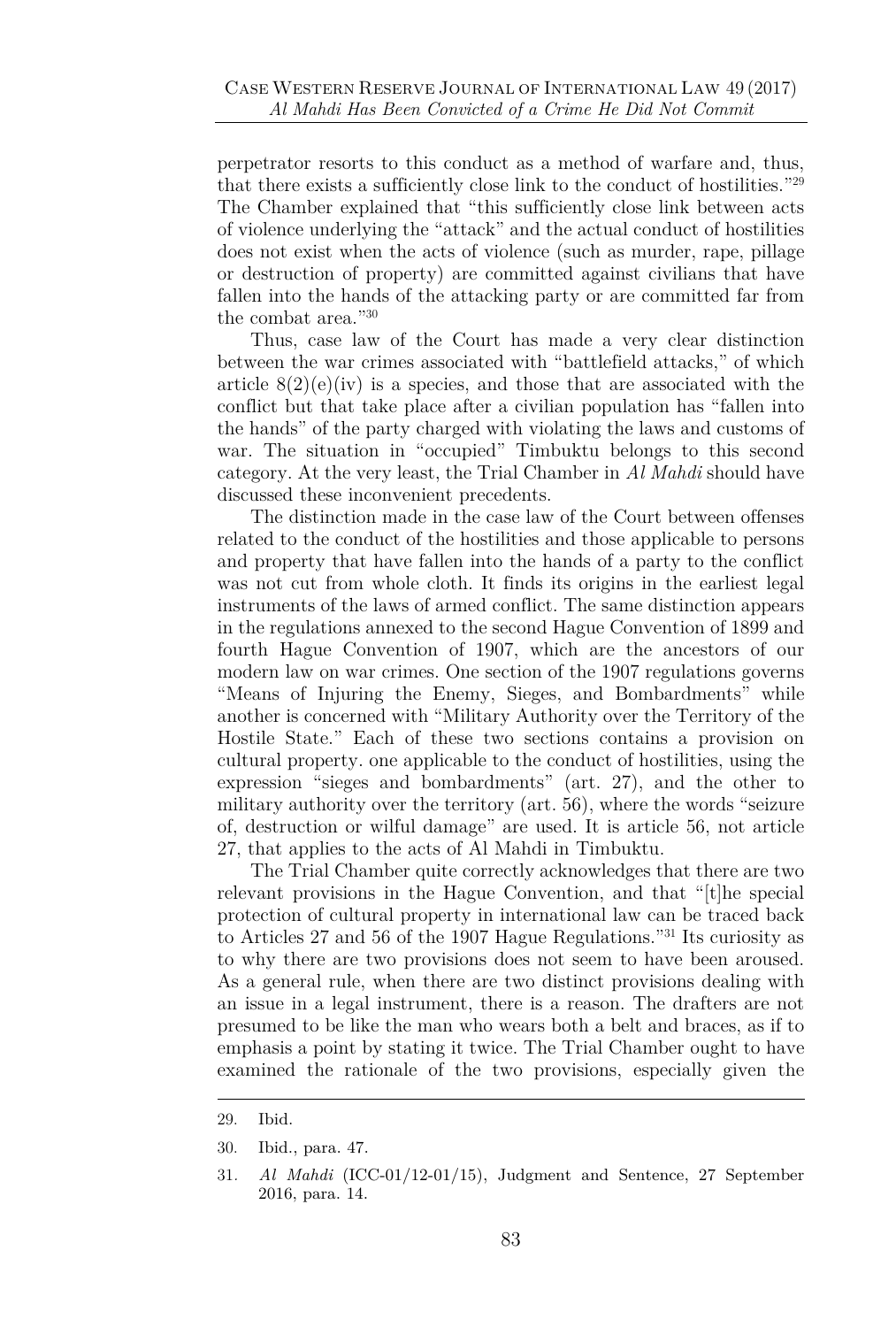phrase "within the established framework of international law" in the *chapeau* of article 8(2)(e).

The drafters of the Rome Statute understood the distinction between the two provisions in the Hague Regulations. In finalizing article 8, they quite deliberately used article 27, not article 56, as the model. According to William J. Fenrick, the provisions in article 8 on cultural property "restate [. . .], in substance, article 27 of the Regulations annexed to Hague Convention IV." <sup>32</sup> This is very clear from the *travaux préparatoires* of the Rome Statute.

#### III. Origins of the Rome Statute Cultural Property **PROVISIONS**

The draft statute of an international criminal court submitted to the United Nations General Assembly by the International Law Commission in 1994 provided for jurisdiction over "[s]erious violations of the laws and customs applicable in armed conflict." <sup>33</sup> The Commission did not actually propose a detailed definition but it cited the war crimes provisions of two relevant instruments: the Statute of the International Criminal Tribunal for the former Yugoslavia ("seizure of, destruction or wilful damage done to institutions dedicated to religion, charity and education, the arts and sciences, historic monuments and works of art and science"<sup>34</sup>) and the draft Code of Crimes against the Peace and Security of Mankind ("wilful attacks on property of exceptional religious, historical or cultural value" <sup>35</sup>). The former appears inspired by article 56 of the Hague Regulations, while the latter is derived from article 27.

The text of article 8 of the Rome Statute was negotiated over the course of three years within the Preparatory Committee and only underwent a limited number of final adjustments at the Rome Conference, in 1998. At the first session of the Preparatory Committee, in March-April 1996, the chairman circulated an informal text with a lengthy list of war crimes that included the text of article 3(d) of the Statute of the International Criminal Tribunal for the former Yugoslavia,<sup>36</sup> a provision that is adapted from article 56 of the regulations annexed to the fourth Hague Convention of 1907. A revised text, issued by the chairman at the conclusion of that session, included

<sup>32.</sup> William J. Fenrick, 'Intentionally directing attacks against protected buildings', in Otto Triffterer, ed., *Commentary on the Rome Statute of the International Criminal Court: Observers' Notes*, *Article by Article*, Baden-Baden: Nomos, 1999, p. 214.

<sup>33.</sup> UN Doc. A/CN.4/SER.A/1994/Add.l (Part2), pp. 38-40.

<sup>34.</sup> UN Doc. S/RES/827 (1993), annex, art. 2(d).

<sup>35.</sup> UN Doc. A/CN.4/SER.A/1991/Add.l (Part 2), pp. 94-97, art. 22(f).

<sup>36.</sup> Chairman's Informal Text No. 4, 4 April 1996. Proposals to this effect had been made earlier in the session by Italy and Austria.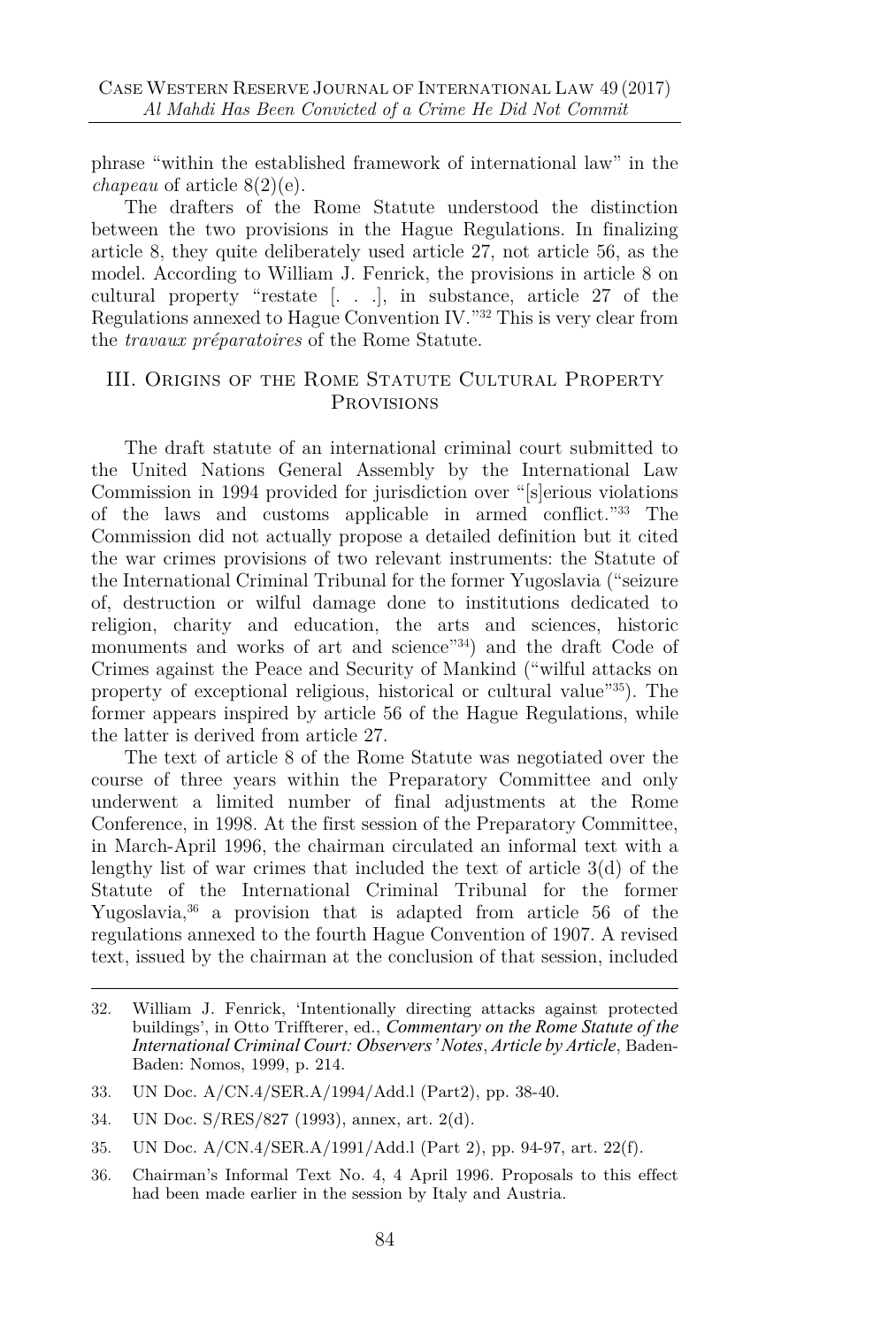a much more elaborate proposal. Listed under the rubric of "grave breaches" of the Geneva Conventions was the following:

making clearly recognized historic monuments, works of art or places of worship which constitute the cultural or spiritual heritage of peoples and to which special protection has been given by special arrangement, for example, within the framework of a competent international organization, the object of attack, causing, as a result, intensive destruction thereof, where there is no evidence of the violation by the adverse party of using such objects in support of a military effort, and when such historic monuments, works of art and places of worship are not located in the immediate proximity of military objectives $[.]^{37}$ 

The text reproduces article  $85(4)(d)$  of Additional Protocol I to the Geneva Conventions. It speaks of an "attack" that causes or results in "intensive destruction." The draft also included a second category of war crimes in international armed conflict labelled "other serious breaches of the laws and customs of war." It contained a paragraph taken from article 3(d) of the Statute of the International Criminal Tribunal for the former Yugoslavia. There was also a much shorter list of war crimes in non-international armed conflict with no provision on cultural property.<sup>38</sup>

In the interim, between the two 1996 sessions of the Preparatory Committee, the International Law Commission adopted the final version of the draft Code of Crimes Against the Peace and Security of Mankind. It containing the text of the provision on cultural property in the Statute of the International Criminal Tribunal for the former Yugoslavia.<sup>39</sup> The provision only applied to international armed conflict. The Code's very summary paragraphs on non-international armed conflict did not include a text on cultural property. The accompanying commentary explained that the sub-paragraph on cultural property "would cover, *inter alia,* the cultural property protected by the Convention for the Protection of Cultural Property in the Event of Armed Conflict, as well as the literary and artistic works protected by the Berne Convention for the Protection of Literary and Artistic Works." 40

- 38. Ibid.
- 39. UN Doc. A/CN.4/SER.A/1996/Add.l (Part 2), p. 53.
- 40. Ibid., p. 55.

<sup>37.</sup> Chairman's revised informal text on war crimes, UN Doc. A/AC.249/CRP.9/Add.4, pp. 6-7. Also: Summary of the Proceedings of the Preparatory Committee during the period 25 March-12 April 1996, UN Doc. A/AC.249/1, pp. 62-3; Report of the Preparatory Committee on the Establishment of an International Criminal Court, Volume II, UN Doc. A/51/22, pp. 59-60.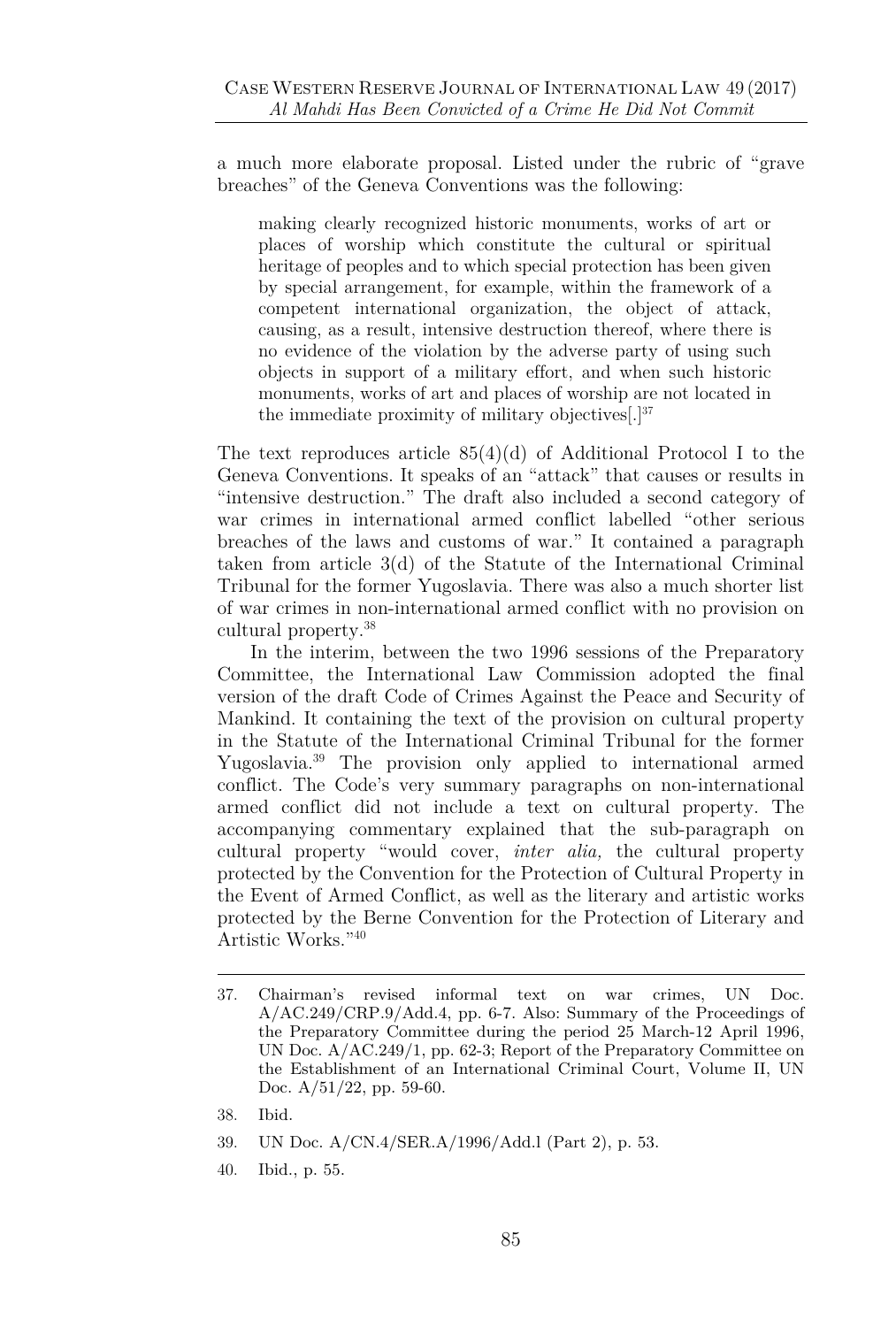In August 1996, Japan circulated a draft war crimes provision, confined only to international armed conflict, with a definition similar to that of article 3(d) of the Statute of the International Criminal Tribunal for the former Yugoslavia: "Seizure or destruction of or wilful damage to institutions dedicated to religion, charity and education or the arts and sciences, historic monuments and works of art and science.<sup>"41</sup> However, the definitions of crimes were not discussed at the August 1996 session of the Preparatory Committee. The report on the 1996 sessions of the Preparatory Committee states that "[s]everal delegations expressed the view that the list of offenses should include sufficiently serious violations of the Hague law, with references being made to … the 1954 Hague Convention for the Protection of Cultural Property in the Event of Armed Conflict."<sup>42</sup>

At the third session of the Preparatory Committee, in February 1997, the United States produced a new draft of a war crimes provision. Under the subheading "other serious violations of the laws and customs applicable in international armed conflict within the established framework of international law" was the following text, where the outlines of the final provisions in the Rome Statute can be easily discerned: "intentionally directing attacks against buildings dedicated to religion, art, science or charitable purposes, historic monuments, hospitals and places where the sick and wounded are collected, unless such property is used in support of the military effort." The United States draft also contained a text on war crimes in non-international armed conflict but with no text on cultural property.<sup>43</sup> When all of the submissions on war crimes were compiled subsequently, a footnote indicated that the United States proposal on cultural property was based on article 27 of the Regulations annexed to the fourth Hague Convention of 1907.<sup>44</sup> That text in full reads as follows: "In sieges and bombardments all necessary steps must be taken to spare, as far as possible, buildings dedicated to religion, art, science, or charitable purposes, historic monuments, hospitals, and places where the sick and wounded are collected, provided they are not being used at the time for military purposes." It is clearly a "battlefield" provision, directed to the conduct of hostilities, and not one addressed to the treatment of

<sup>41.</sup> Proposal submitted by Japan on the definition of war crimes, UN Doc. A/AC.249/WP.48.

<sup>42.</sup> Report of the Preparatory Committee on the Establishment of an International Criminal Court, Volume I, UN Doc. A/51/22, para. 81.

<sup>43.</sup> Proposal submitted by the United States, UN Doc. A/AC.249/1997/WG.1/DP.1.

<sup>44.</sup> Draft consolidated text, UN Doc. A/AC.249/1997/WG.1/CRP.2, p.4, fn. 12. See also: Decisions taken by the Preparatory Committee at its session held from 11 to 21 February 1997, UN Doc. A/AC.249/1997/L.5, pp. 8- 9.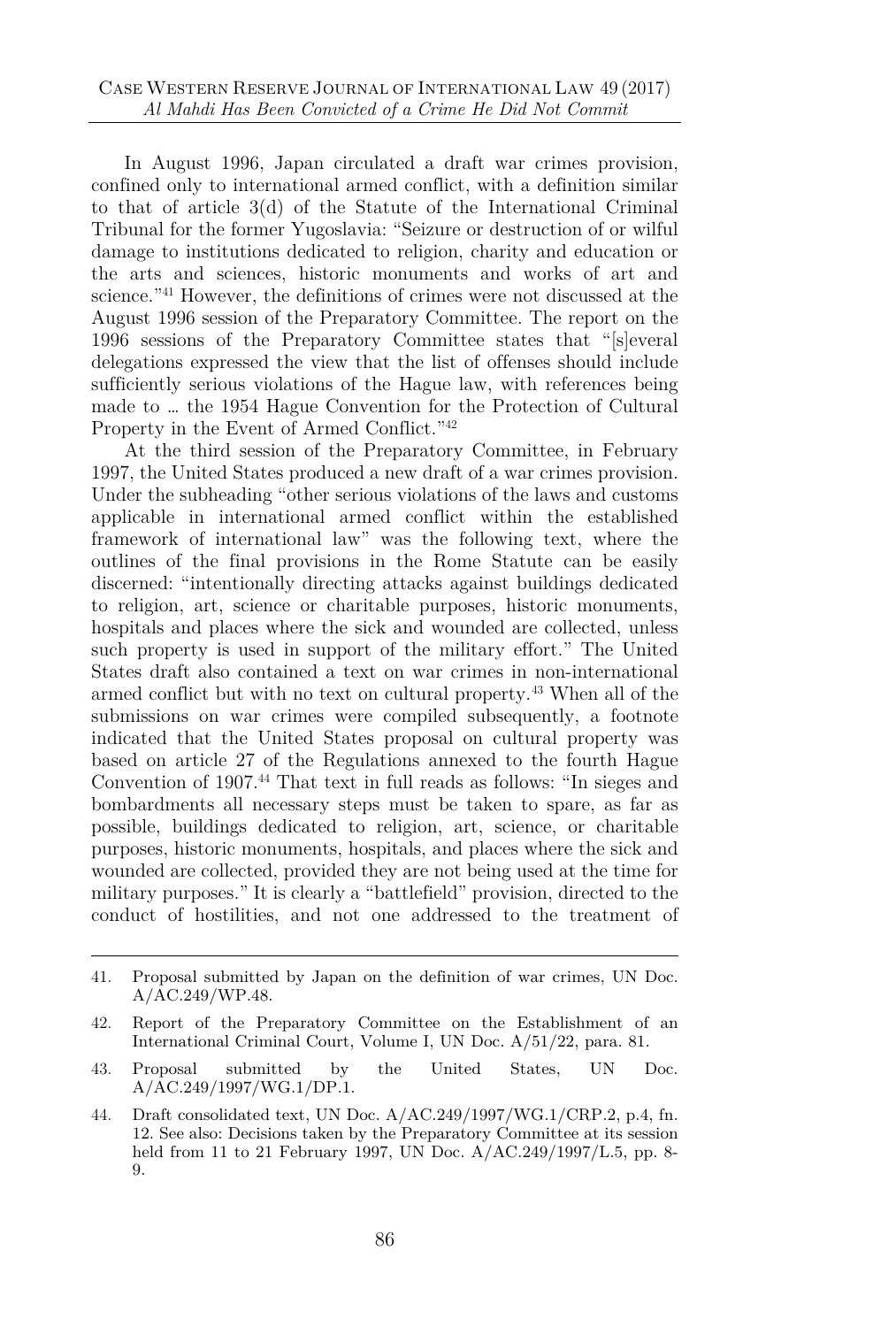civilians and their property once they have fallen into the hands of the adverse party.

Switzerland and New Zealand also prepared a draft war crimes provision with a text on cultural property in international armed conflict derived from article 85 of Additional Protocol I. Their draft contained a more succinct text applicable to non-international armed conflict: "Attacks directed against historic monuments, works of art or places of worship, which constitute the cultural or spiritual heritage of peoples, and to use them in support of the military effort."<sup>45</sup>

In June and July 1997, the German foreign ministry hosted informal meetings devoted to the war crimes provisions of the draft statute. Germany subsequently circulated an "informal working paper" reflecting the discussions at those meetings. The various alternative provisions on cultural property had been dropped in favor of the text proposed by the United States, which was made applicable to noninternational as well as to international armed conflict. The concluding words "unless such property is used in support of the military effort" were replaced with "provided they are not being used at the time for military purposes." <sup>46</sup> The German compilation was circulated officially at the December 1997 session of the Preparatory Committee.<sup>47</sup> There, an alternative text emerged whereby the word "education," was added after religion.<sup>48</sup> The two texts underwent no further modification by the Preparatory Committee.<sup>49</sup>

The cultural property provisions were subject to slight further modification during the Rome Conference, in June and July 1998. The version containing the word "education," was adopted and the last phrase changed to read "provided they are not military objectives." The Official Records of the Rome Conference credit authorship of the cultural property provisions to a proposal by the United States.<sup>50</sup> No other changes or amendments appear to have been proposed. Accounts

<sup>45.</sup> Ibid., p. 4.

<sup>46.</sup> Informal working paper on war crimes (Rev. 1), 14 July 1997, pp. 2, 4. Also Informal working paper on war crimes, 31 October 1997.

<sup>47.</sup> Informal working paper on war crimes, UN Doc. A/AC.249/1997/WG.1/CRP.7; also Informal working paper on war crimes, UN Doc. A/AC.249/1997/WG.1/CRP.8.

<sup>48.</sup> War crimes, UN Doc. A/AC.249/1997/WG.1/CRP.9, pp. 4, 9; Decisions taken by the Preparatory Committee at its session held from 1 to 12 December 1997, UN Doc. A/AC.249/1997/L.9/Rev.1, pp. 6, 11.

<sup>49.</sup> Report of the Preparatory Committee on the Establishment of an International Criminal Court, UN Doc. A/CONF.183/2/Add.1, pp. 18, 22-3.

<sup>50.</sup> United States of America: proposal regarding article 5, UN Doc. A/CONF.183/C.1/L.8.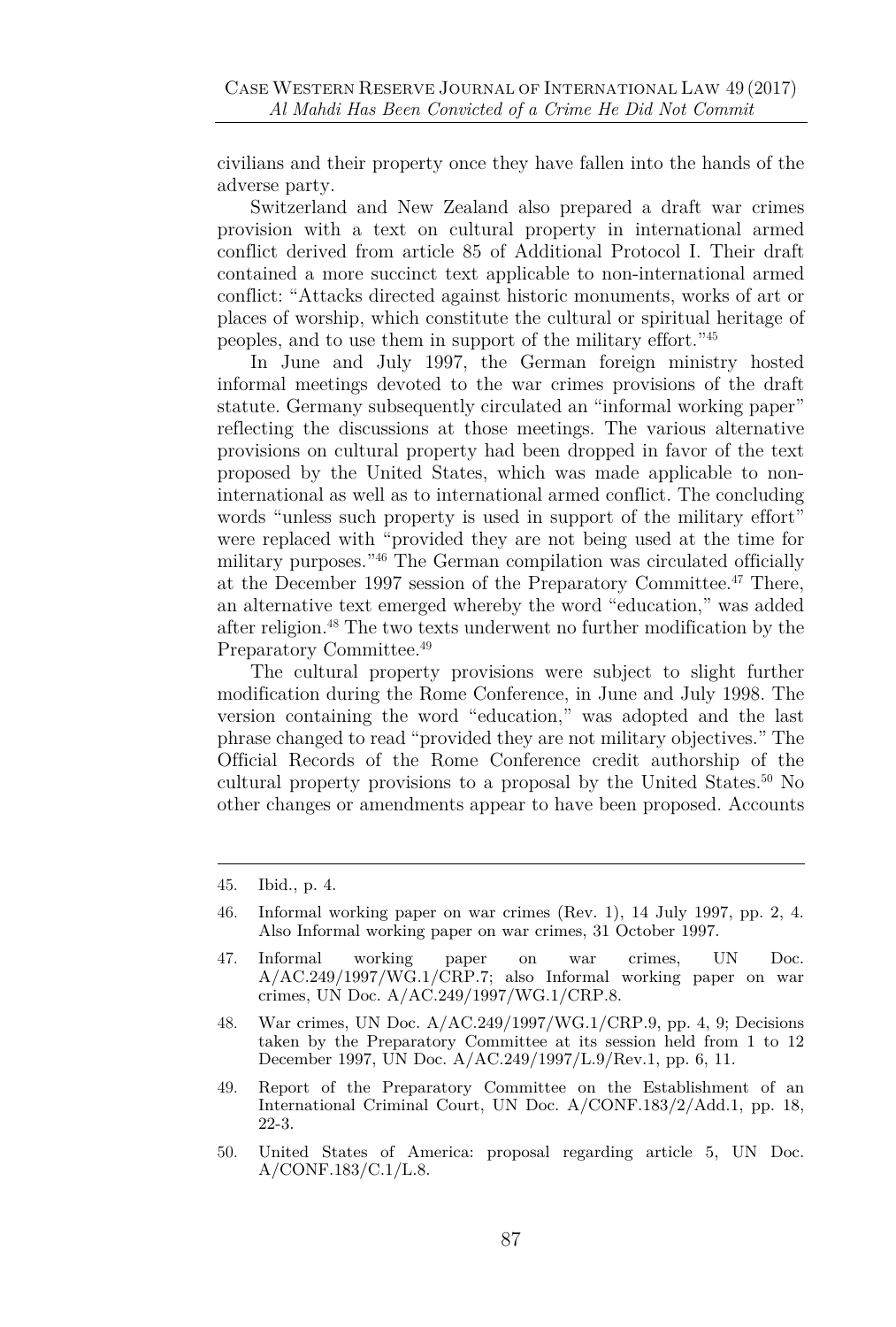by participants in the Rome Conference and by academic commentators do not shed additional light on the provision.<sup>51</sup>

The *travaux préparatoires* indicate that the drafters were familiar with two models or types of provision governing cultural property, one applicable to the conduct of hostilities and the other to persons and property that have fallen under the control of one of the parties. The second of the two, derived from article 56 of the 1907 Hague regulations, figured in the Statute of the International Criminal Tribunal for the former Yugoslavia,<sup>52</sup> and was actively considered at the initial sessions of the Preparatory Committee. It was also adopted by the International Law Commission in the 1996 draft Code of Crimes. However, consensus subsequently emerged around a draft proposed by the United States, where the word "attacks" was employed, that was based on the alternative whose ancestor was article 27 of the Hague Regulations.

In addition to the two cultural property articles, several other provisions of article 8 deal with directing attacks at unlawful targets. The sub-paragraphs of the Rome Statute dealing with international armed conflict begin with provisions about targeting civilians and civilian objects. Those governing non-international armed conflict are somewhat leaner, with a prohibition on targeting civilians but nothing about civilian objects. These texts were largely derived from the two Additional Protocols of 1977, and the more laconic provisions of the Rome Statute dealing with non-international armed conflict reflect the fact that the Additional Protocol II, governing non-international armed conflict, is much shorter than the Additional Protocol I. As the Commentary on the Protocols by the International Committee of the Red Cross explains, "[u]nlike Protocol I, which contains detailed rules, only the fundamental principles on protection for the civilian population are formulated in Protocol II and it is done in a very rudimentary form in this article…"<sup>53</sup> Early drafts of Additional Protocol II contained a text on attacks directed at civilian objects but this was

<sup>51.</sup> Herman von Hebel and Daryl Robinson, 'Crimes within the jurisdiction of the Court', in Roy S. Lee, ed., *The International Criminal Court*, *The Making of the Rome Statute*, *Issues*, *Negotiations*, *Results*, The Hague/London/Boston: Kluwer Law International, 1999, pp. 79-126; William J. Fenrick, 'Article 8', in Otto Triffterer, *Commentary on the Rome Statute of the International Criminal Court, Observers' Notes, Article by Article*, Baden-Baden: Nomos, 1999, pp. 186-7, 214.

<sup>52.</sup> Report of the Secretary-General Pursuant to Paragraph (2) of Security Council Resolution 808 (1993), UN Doc. S/25704 (1993), paras. 41-4.

<sup>53.</sup> Sylvie-Stoyanka Junod,'Article 13', in Yves Sandoz, Christophe Swinarski and Bruno Zimmermann, eds., *Commentary on the Additional Protocols to the Geneva Conventions*, The Hague: Martinus Nijhoff, 1987, pp. 1447- 1453, at p. 1448.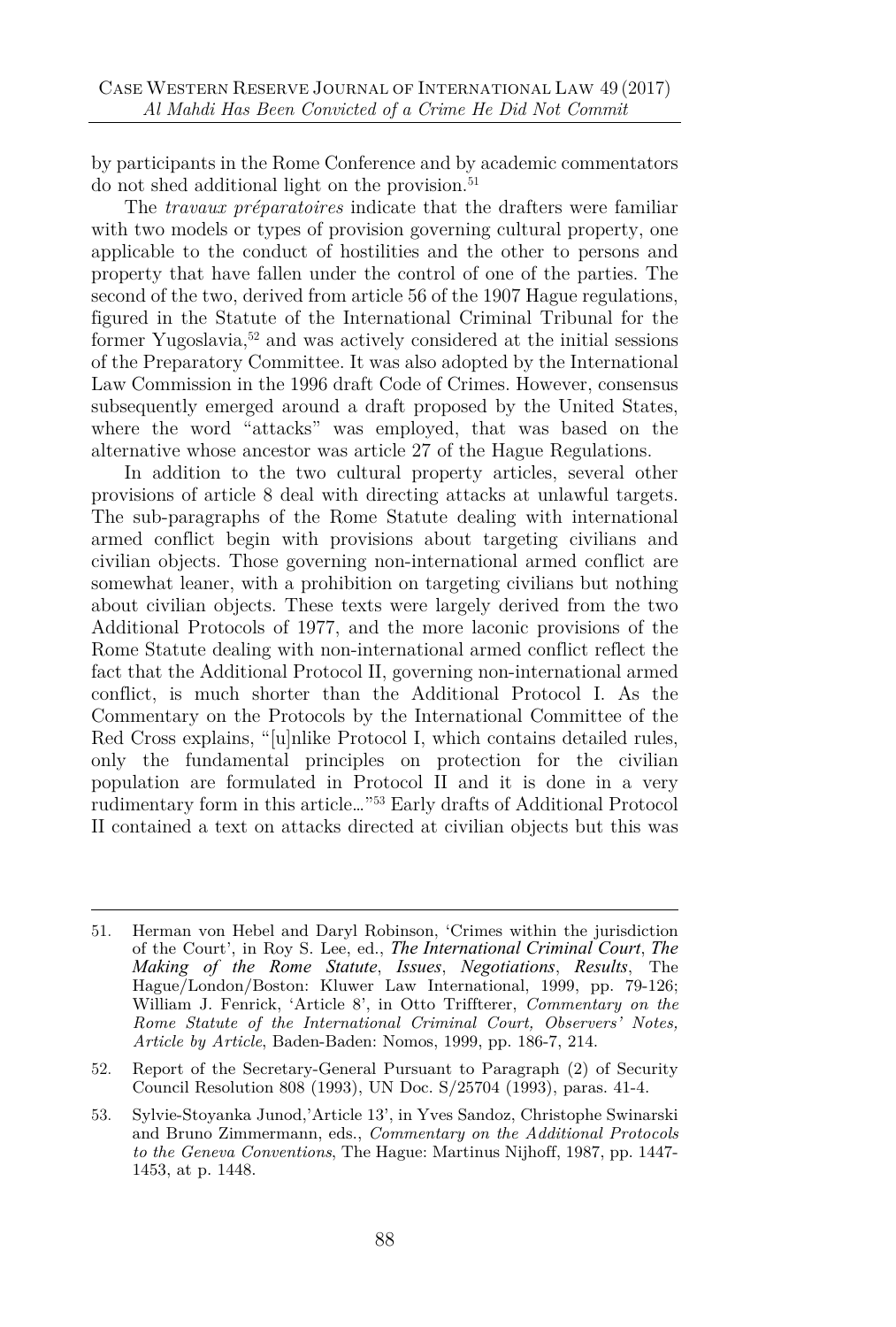"dropped at the last moment as part of a package aimed at the adoption of a simplified text." 54

That civilian objects may not be made the object of an attack is a well-understood principle of the law of armed conflict. It might be asked why there is any need for a specific prohibition dealing with attacks upon cultural property, given that it appears to be nothing more than a specific manifestation of an attack that is in any case prohibited by the general provision. The Pre-Trial Chamber in *Al Mahdi* described article 8(2)(e)(iv) as "*lex specialis* to the war crime of intentionally attacking civilian objects." <sup>55</sup> Writing about the cultural property provisions of the Rome Statute, Michael Bothe said that "in addition to creating confusion as to buildings enjoying a special protected status, the present provision does not add anything to the general protection of those buildings as civilian objects." <sup>56</sup> In *Al Mahdi*, The Trial Chamber did not use the *lex specialis* terminology. It dismissed the relevance of case law dealing with attacks on civilians and civilian objects, treating article 8(2)(e)(iv) as a kind of *sui generis* provision rather than as a specialized example of the more general rule.<sup>57</sup>

Because the drafters of the Rome Statute rejected the formulation on cultural property in the Statute of the International Criminal Tribunal for the former Yugoslavia, the very abundant case law of that body is of rather limited use in the interpretation of article 8 of the Rome Statute.<sup>58</sup> Recently, a Trial Chamber of the International Criminal Tribunal for the former Yugoslavia, in *Prlić* et al., held that Bosnian Croat forces had committed the grave breach of "Extensive Destruction of Property, Not Justified by Military Necessity and

- 56. Michael Bothe, 'War crimes', in Antonio Cassese, Paola Gaeta and John R.W.D. Jones, eds., *The Rome Statute of the International Criminal Court: A Commentary*, Oxford: Oxford University Press, 2002, pp. 379- 426, at p. 410.
- 57*. Al Mahdi* (ICC-01/12-01/15), Judgment and Sentence, 27 September 2016, para. 15.
- 58. On the case law of the Yugoslavia Tribunal, see: Roger O'Keefe, 'Protection of Cultural Property under International Criminal Law', (2010) 11 *Melbourne Journal of International Law* 339; Roger O'Keefe, 'Protection of Cultural Property', in Andrew Clapham and Paola Gaeta, eds., *The Oxford Handbook of International Law in Armed Conflict*, Oxford: Oxford University Press, 2014, pp. 492-520; Micaela Frulli, 'Advancing the Protection of Cultural Property through the Implementation of Individual Criminal Responsibility: the Case-Law of the International Criminal Tribunal for the Former Yugoslavia', (2005) 15 *Italian Yearbook of International Law* 195.

<sup>54.</sup> Jean-Marie Henckaerts and Louise Doswald-Beck, *Customary International Law, Vol. I: Rules*, Cambridge: Cambridge University Press, 2005, at p. 27.

<sup>55</sup>*. Al Mahdi* (ICC-01/12-01/15), Decision on the confirmation of charges against Ahmad Al Faqi Al Mahdi, 24 March 2015, para. 43.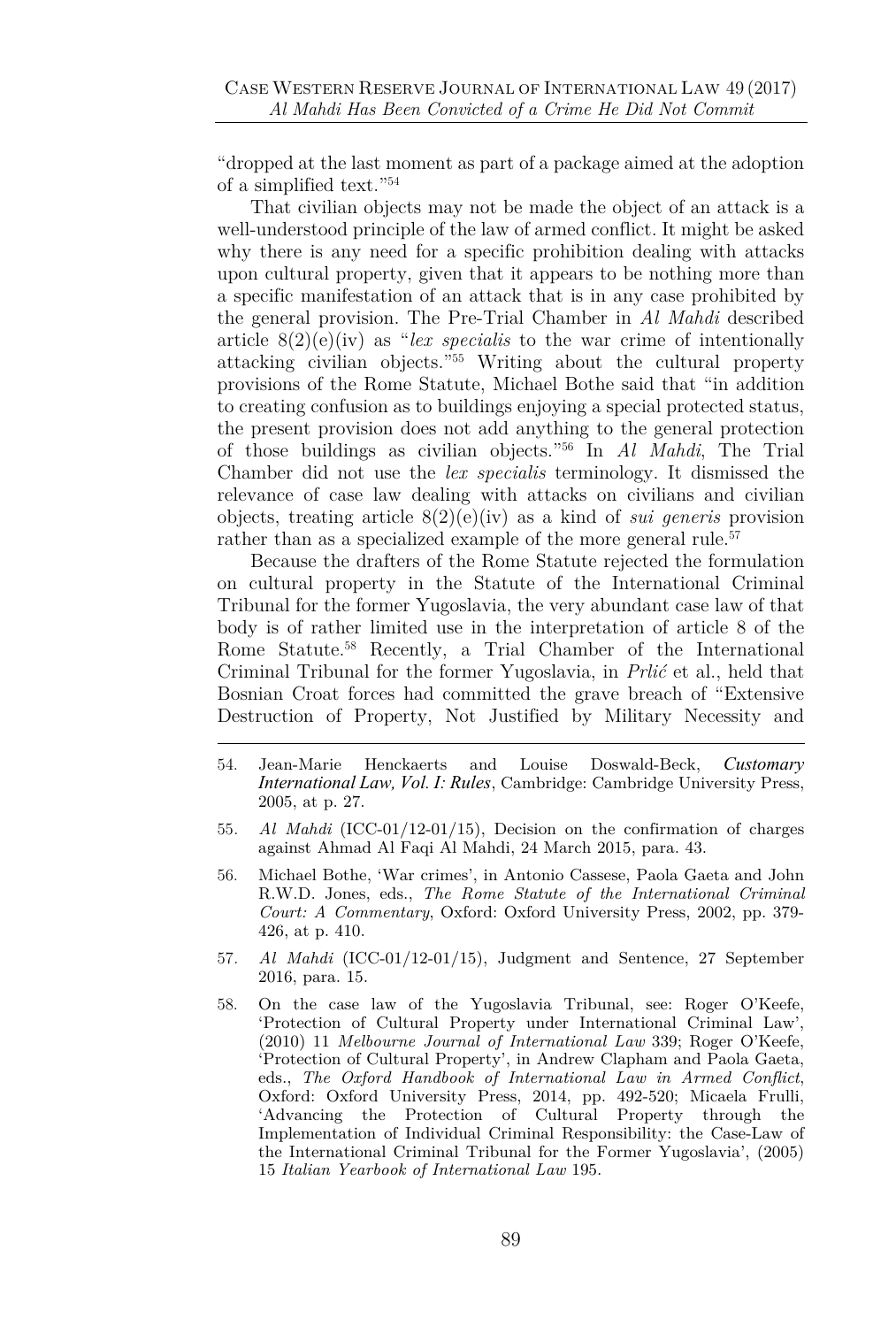Carried Out Unlawfully and Wantonly" when, in the days following battles in various municipalities of Bosnia and Herzegovina they destroyed homes of the Muslim population as well as mosques.<sup>59</sup> It also dealt with damage to other buildings of cultural and historical significance, including the famous old bridge of Mostar, under the heading "Wanton Destruction of Cities, Towns or Villages, or Devastation Not Justified by Military Necessity," a violation of the laws or customs of war.<sup>60</sup> Moreover, it addressed the destruction of some mosques as the war crime of "Destruction or Wilful Damage to Institutions Dedicated to Religion or Education."<sup>61</sup> Any of these war crimes, recognized by the International Criminal Tribunal as punishable under customary international law, $62$  might have provided a basis for prosecution of the acts perpetrated by Al Mahdi in Timbuktu. Unfortunately, none of them is to be found in the provisions of the Rome Statute dealing with non-international armed conflict.

The *Al Mahdi* Trial Chamber made a curious comment about the possible application of another war crime, that of "[d]estroying or seizing the property of an adversary unless such destruction or seizure be imperatively demanded by the necessities of the conflict," set out in article  $8(2)(e)(xii)$ . It said that the matter was not raised by the parties and concluded that it was not therefore necessary for it to consider a re-characterization of the crime, in exercise of its authority under Regulation 55 of the Regulations of the Court. $63$  It appeared to think this unnecessary because "the specific intent of the defendant to attack protected objects meets squarely the *mens rea* requirement of Article  $8(2)(e)(iv)$ ."<sup>64</sup> There is at least one good reason why article  $8(2)(e)(xii)$ is inapplicable. Like several crimes involving the destruction or seizure of property, as opposed to an attack on such objects, ownership of the object must be established. Article  $8(2)(e)(xii)$  requires that the property be that "of an adversary." According to the Trial Chamber in *Katanga*, "this means that the property in question—whether moveable or immoveable, private or public—must belong to individuals or entities aligned with or with allegiance to a party to the conflict adverse or

- 62. See, for example, *Kordić* et al. (IT-95-14/2-T), Judgment, 26 February 2001, para. 203; *Kordić* et al. (IT-95-14/2-A), Judgment, 17 December 2004, paras. 76. 91-92.
- 63*. Al Mahdi* (ICC-01/12-01/15), Judgment and Sentence, 27 September 2016, para. 12.
- 64. Ibid.

<sup>59</sup>*. Prlić* et al. (IT-04-74-T), Judgment, 29 May 2013, Vol. 3, paras. 1523- 1556.

<sup>60.</sup> Ibid., paras. 1557-1599.

<sup>61.</sup> Ibid., paras. 1600-1618.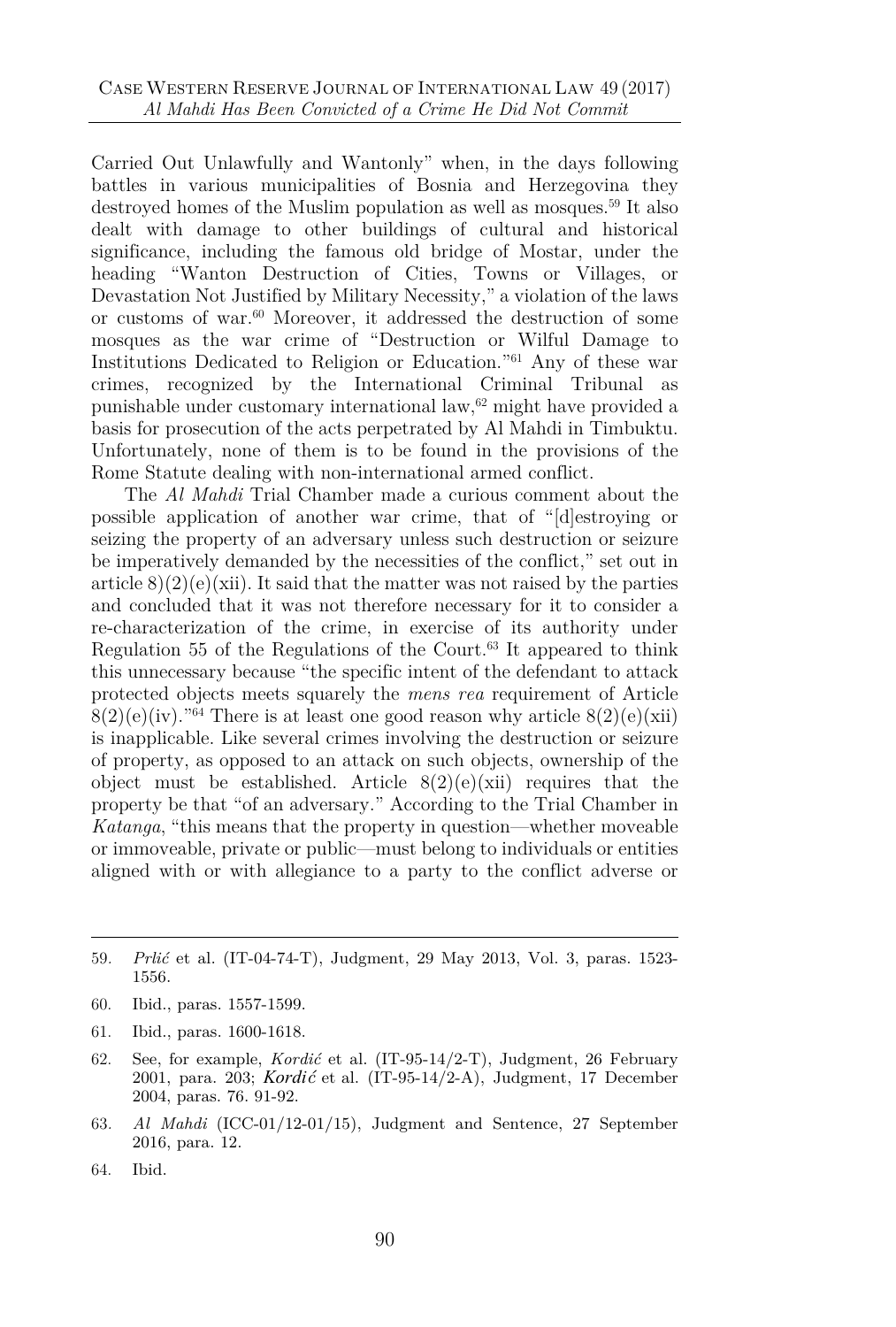hostile to the perpetrator.<sup>"65</sup> But in this civil war in Mali, where the rebel Ansar Dine forces appear to have enjoyed some degree of popular support, at least in the early months, can it really be said that the cultural objects were the property of the "adversary?" They seem to have belonged to the community in a collective sense. In the sentencing part of the judgment, the Trial Chamber noted how Al Mahdi had initially opposed the destruction of the structures "so as to preserve good relations with the population of Timbuktu." 66

Had the Trial Chamber considered article  $8(2)(e)(xii)$  more thoroughly, it might also have observed that there is a companion provision applicable to international armed conflict, article  $8(2)(b)(xiii)$ . According to Andreas Zimmermann and Robin Geiß, this provision "was indeed meant to address the fate of any enemy property located in territories which have come under the *de facto* control of a belligerent."<sup>67</sup> Of course, article  $8(2)(b)$  also has a paragraph dealing with attacks on civilian objects, but there is no corresponding provision in article  $8(2)(e)$ . This further confirms that the drafters of the Rome Statute distinguished between war crimes committed in the conduct of hostilities and those committed when persons and property have fallen under the control of the adverse party.

#### IV. Other Legal Instruments of Relevance

Reference has already been made to the relevant provisions of the Regulations annexed to the 1907 Hague Convention and to the 1954 Hague Convention for the Protection of Cultural Property in the Event of Armed Conflict, both of which were familiar to the drafters of the Rome Statute and influential in the drafting. However, neither of these two early texts concerns criminal prosecution. The 1954 Convention is also important in the interpretation of the relevant provisions of Additional Protocol I. The 1954 Convention is the centerpiece of a substantial body of international law concerning "cultural property"<sup>68</sup>

- 66*. Al Mahdi* (ICC-01/12-01/15), Judgment and Sentence, 27 September 2016, para. 89.
- 67. Andreas Zimmermann and Robin Geiß, 'Paragraph 2(b)(xiii): Prohibited destruction', in Otto Triffterer and Kai Ambos, eds., *Commentary on the Rome Statute of the International Criminal Court, Observers' Notes, Article by Article*, 3rd edn., Munich: C.H. Beck, Baden-Baden: Nomos, Oxford: Hart, 2015, pp. 436-444.
- 68. (1956) 249 *UNTS* 240. See: Roger O'Keefe, *The Protection of Cultural Property in Armed Conflict*, Cambridge: Cambridge University Press, 2006; Kevin Chamberlain, *War and Cultural Heritage: An Analysis of the 1954 Convention for the Protection of Cultural Property in the Event*

<sup>65</sup>*. Katanga* (ICC-01/04-01/07), Judgment pursuant to article 74 of the Statute, 7 March 2014, para. 892. Also: *Mbarushimana* (ICC-01/04- 01/10), Decision on the confirmation of charges, 16 December 2011, para. 171.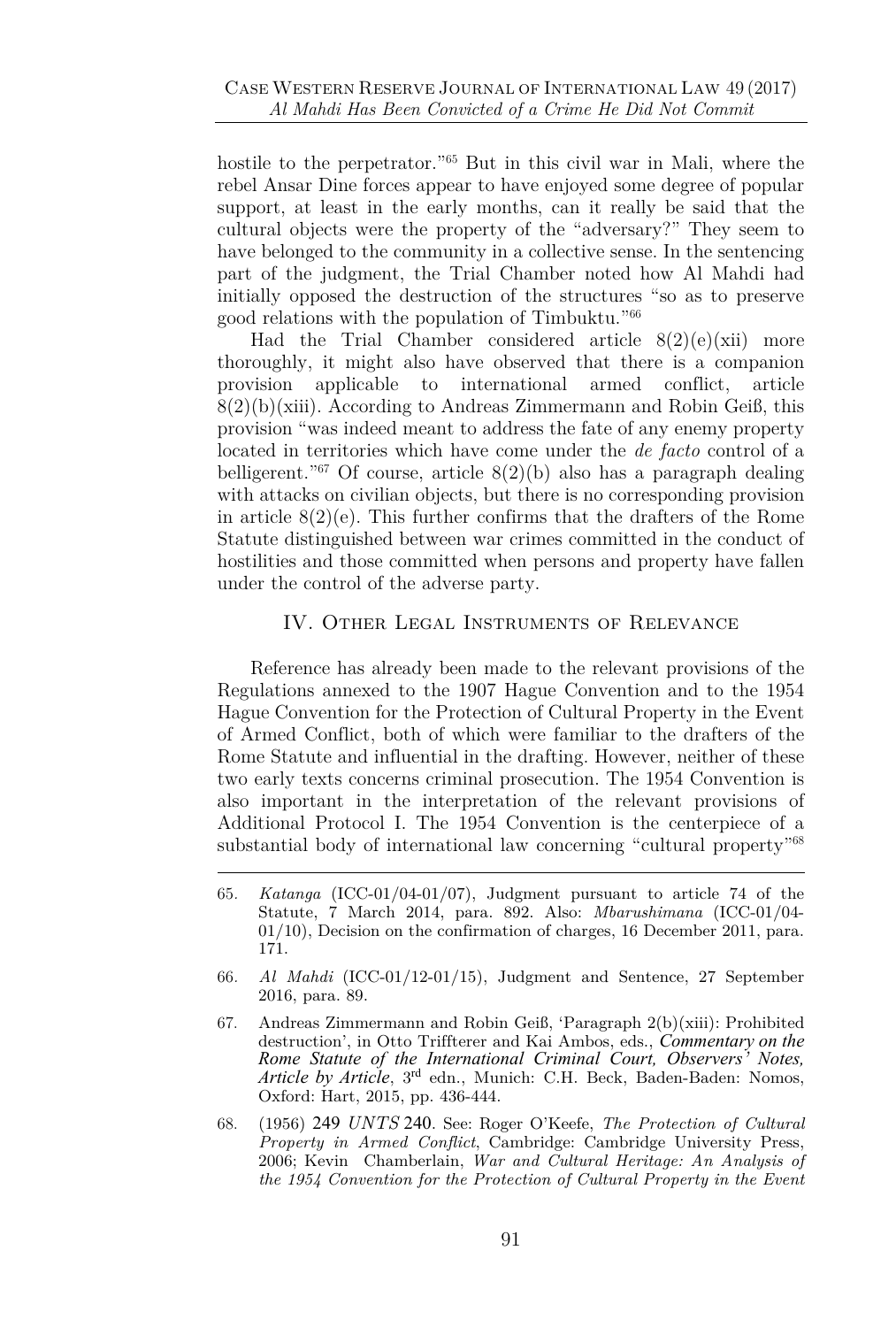although most of it is not of much relevance to the interpretation of the Rome Statute provisions. For example, it defines a special category of structure deserving of "special protection." <sup>69</sup> However, in the Rome Statute, there is no such distinction. The International Criminal Court does not have to determine whether the target of the attack constituted "cultural property" or something "of great importance to the cultural heritage of every people," concepts set out in article 1 of the 1954 Convention. The provisions of the Rome Statute apply to "buildings dedicated to religion, education, art, science or charitable purposes, historic monuments," regardless of whether they are part of the "cultural heritage." Testifying as an expert before the Court in *Al Mahdi*, the assistant director general of UNESCO spoke of the 1954 Hague Convention being "less effective than we would hope because of the nature of the conflict. However, it is the only one that the international community has in terms of a tool  $\ldots$ <sup>"70</sup>

One legal instrument that had not yet been adopted at the time of the Rome Conference but whose drafting was already well underway is the Second Protocol to the Hague Convention of 1954 for the Protection of Cultural Property in the Event of Armed Conflict, adopted in 1999.<sup>71</sup> It is of particular interest because it is in part an international criminal law treaty. Article 15 of the Protocol is entitled "[s]erious violations of the Protocol" and reads as follows:

1. Any person commits an offence within the meaning of this Protocol if that person intentionally and in violation of the Convention or this Protocol commits any of the following acts:

a. making cultural property under enhanced protection the object of attack;

*of Armed Conflict and its Two Protocols,* Leicester: Institute of Art and Law, 2004; Jiri Toman, *The Protection of Cultural Property in the Event of Armed Conflict and its Protocol, signed on 14 May 1954 in The Hague, and on Other Instruments of International Law Concerning such Protection*, Aldershot: UNESCO, 1996.

<sup>69.</sup> There is a substantial discussion of this background in the Triffterer Commentary, by Roberta Arnold and Stefan Wehrenberg: Otto Triffterer and Kai Ambos, eds., *Commentary on the Rome Statute of the International Criminal Court, Observers' Notes, Article by Article*, 3rd edn., Munich: C.H. Beck, Baden-Baden: Nomos, Oxford: Hart, 2015, pp. 405-9. See also: Roger O'Keefe, 'Protection of Cultural Property', in Andrew Clapham and Paola Gaeta, eds., *The Oxford Handbook of International Law in Armed Conflict*, Oxford: Oxford University Press, 2014, pp. 492-520, at p. 499.

<sup>70</sup>*. El Mahdi* (ICC-01/12-01/15), Transcript, 23 August 2016, p. 35, lines 3- 4.

<sup>71.</sup> (2004) 2253 UNTS 172.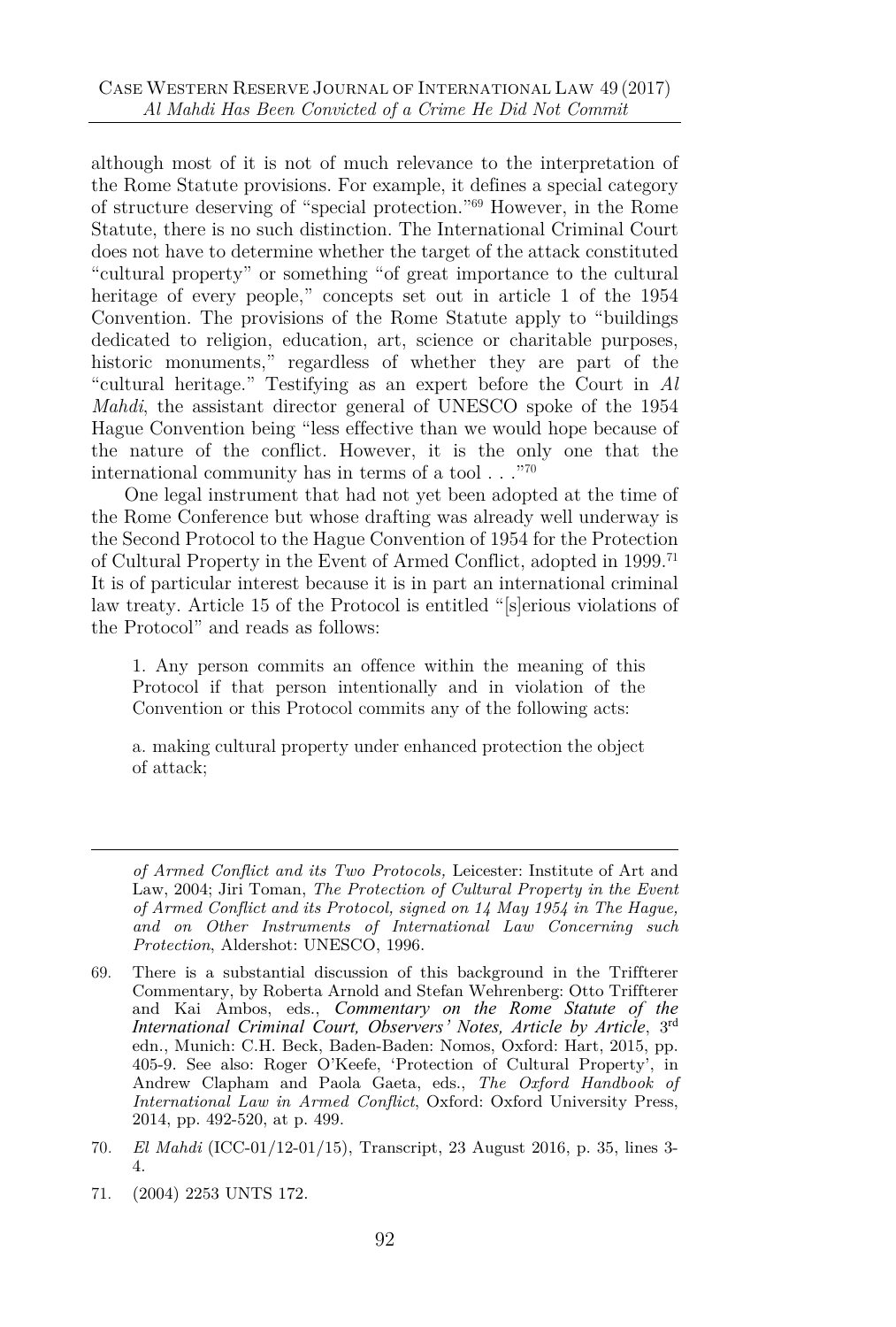b. using cultural property under enhanced protection or its immediate surroundings in support of military action;

c. extensive destruction or appropriation of cultural property protected under the Convention and this Protocol;

d. making cultural property protected under the Convention and this Protocol the object of attack;

e. theft, pillage or misappropriation of, or acts of vandalism directed against cultural property protected under the Convention.

It is not without interest that the Protocol distinguishes between "attack" on cultural property, in paragraphs a and d, and its "destruction," in paragraph c, echoing the distinctions that date back to the 1907 Hague Convention. Various obligations concerning a duty to prosecute and extradite and similar matters apply with respect to such crimes. The Protocol now has about seventy States Parties.<sup>72</sup>

Another subsequent instrument is the Law on the Extraordinary Chambers of Cambodia. It makes specific reference to the 1954 Hague Convention (although not to the 1999 Protocol): "The Extraordinary Chambers shall have the power to bring to trial all Suspects responsible for the destruction of cultural property during armed conflict pursuant to the 1954 Hague Convention for Protection of Cultural Property in the Event of Armed Conflict, and which were committed during the period from April 17, 1975 to January, 6 1979." <sup>73</sup> Use of the noun "destruction" seems especially apropos given that the prosecutions deal with acts perpetrated by a regime in the exercise of State power rather than those committed in the heat of battle, during the conduct of armed hostilities.

#### V. The Nexus Requirement

The issue of the nexus between the acts of Al Mahdi and the armed conflict is distinct from the interpretation of article  $8(2)(e)(iv)$  of the Rome Statute, although some similar issues present themselves. If a strict interpretation of article  $8(2)(e)(iv)$  is adopted, the provision does not apply to the acts of Al Mahdi and the issue of nexus simply does

<sup>72.</sup> On the second Protocol, see Micaela Frulli, 'The Criminalization of Offences against Cultural Heritage in Times of Armed Conflict: The Quest for Consistency,' (2011) 22 *European Journal of International Law* 203.

<sup>73.</sup> See Caroline Ehlert, *Prosecuting the Destruction of Cultural Property in International Criminal Law: With a Case Study on the Khmer Rouge's Destruction of Cambodia's* Heritage, The Hague: Martinus Nijhoff, 2013.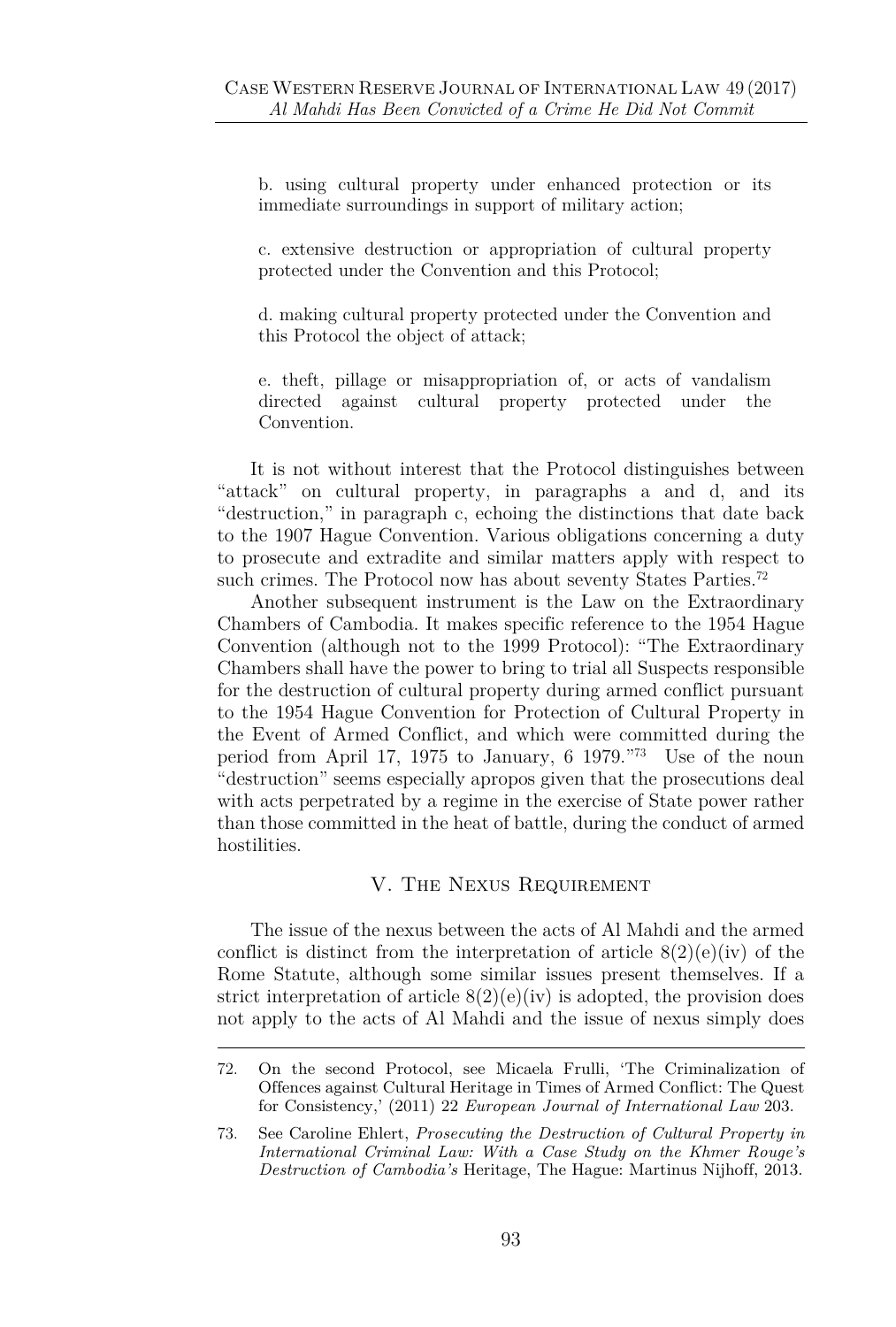not arise. However, even if the broadened understanding of "attacks" that was adopted by the Trial Chamber is followed, it is still necessary to establish a nexus with the acts and the armed conflict. The *nexus* issued was essentially ignored in both the confirmation decision and the final judgment. All that the Trial Chamber did was declare itself to be "satisfied" that there was an association between the destruction of the mausoleums and the armed conflict.<sup>74</sup>

The requirement that there be a nexus or connection between the impugned conduct and an armed conflict is a well-accepted principle of international criminal law. Each of the Elements of Crimes of war crimes requires that "[t]he conduct took place in the context of and was associated with an armed conflict." The *nexus* is sometimes explained as follows: "the alleged crimes were closely related to the hostilities." 75 The principle was set out in an early judgment of the International Criminal Tribunal for the former Yugoslavia: "[t]he existence of an armed conflict . . . is not sufficient . . . For a crime to fall within the jurisdiction of the International Tribunal, a sufficient nexus must be established between the alleged offence and the armed conflict which gives rise to the applicability of international humanitarian law." 76

According to case law of the International Criminal Court, the armed conflict "must play a substantial role in the perpetrator's decision, in his ability to commit the crime or in the manner in which the conduct was ultimately committed."<sup>77</sup> But "[i]t is not necessary, however, for the armed conflict to have been regarded as the ultimate reason for the criminal conduct, nor must the conduct have taken place in the midst of the battle." <sup>78</sup> Acts perpetrated in the course of armed hostilities provide the most straightforward application of the nexus. An "attack" directed at a civilian object located on or near a battlefield, "in the course of fighting or the take-over of a town during an armed conflict," <sup>79</sup> does not present much difficulty in this respect, nor do

- 75*.* Lubanga (ICC-01/04-01/06), Decision on the Confirmation of the Charges, 29 January 2007, para. 288; *Katanga* et al. (ICC-01/04-01/07), Decision on the Confirmation of the Charges, 30 September 2008, para. 380.
- 76*. Tadić* (IT-94-1-T), Judgment, Trial Chamber, 7 May 1997, para. 572.
- 77*.* Ibid., para. 287; *Katanga* et al. (ICC-01/04-01/07), Decision on the Confirmation of the Charges, 30 September 2008, para. 380; *Abu Garda* (ICC-02/05-02/09), Decision on the Confirmation of Charges, 8 February 2010, para. 90. See also: *Bemba* (ICC-01/05-01/08), Judgment pursuant to Article 74 of the Statute, 21 March 2016, para. 142; *Katanga* (ICC-01/04-01/07), Judgment pursuant to article 74 of the Statute, 7 March 2014, para. 1776.
- 78*.* Ibid.

<sup>74</sup>*. Al Mahdi* (ICC-01/12-01/15), Judgment and Sentence, 27 September 2016, para. 49.

<sup>79</sup>*.* Delalić et al. (IT-96-21-T), Judgment, 16 November 1998, para. 193.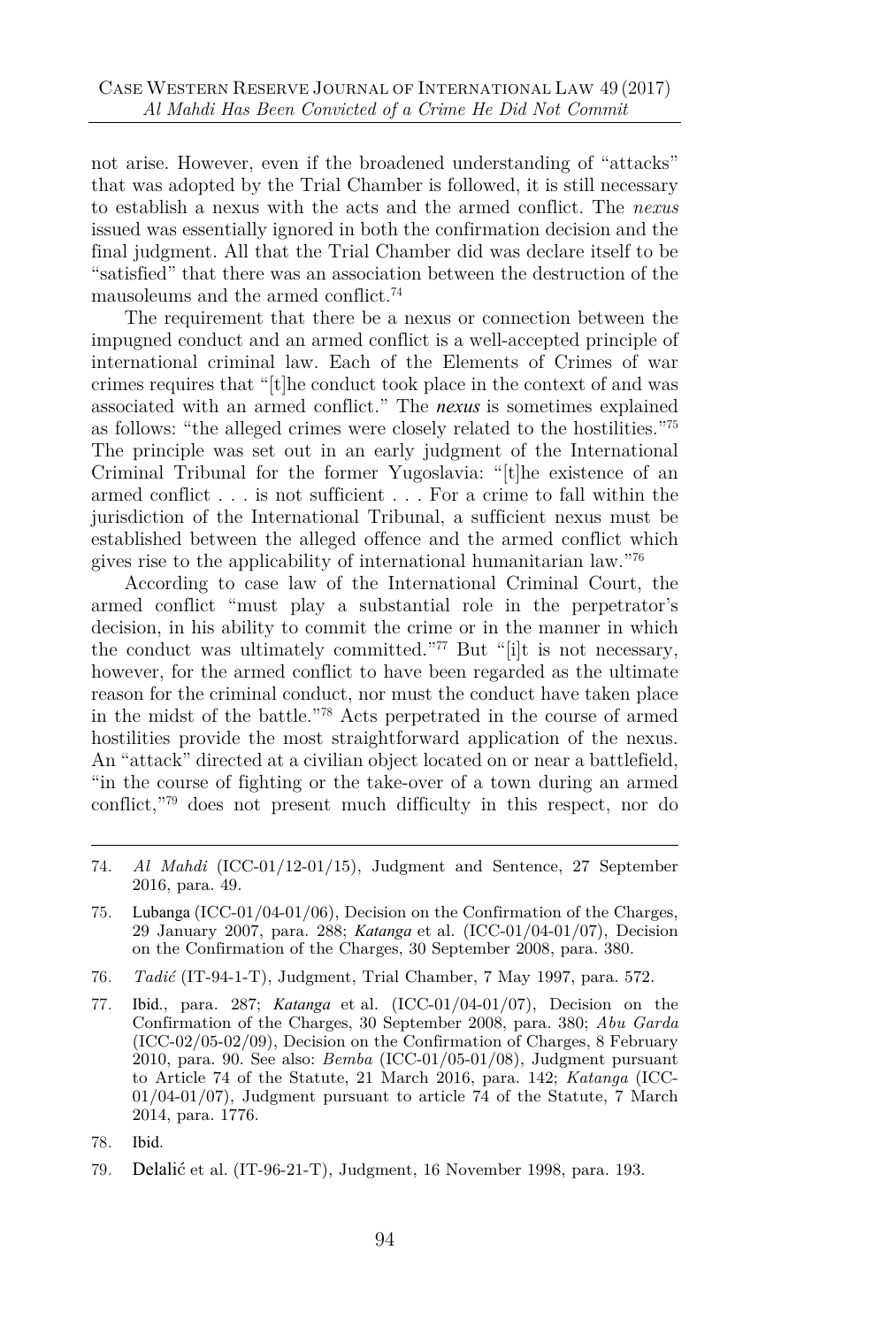situations where "the crimes are committed in the aftermath of the fighting, and until the cessation of combat activities in a certain region, and are committed in furtherance or take advantage of the situation created by the fighting." <sup>80</sup> The nexus will also be apparent in the case of a prison camp operated in the context of an armed conflict.<sup>81</sup> In the *Lubanga case*, the Trial Chamber barely considered the nexus issue, given the obvious connection between the recruitment of child soldiers and the armed conflict itself. $82$  It may even be possible for war crimes other than the child soldier offenses to be perpetrated against victims who have not "fallen into the hands of the adverse party" but are "on the same side" as the perpetrator. A case currently pending before the Court concerns sexual assaults perpetrated against child soldiers by members of the forces to which they belong.<sup>83</sup>

Where the victims are civilians in an occupied territory, the nexus also seems self-evident, to the extent that the act is directly dependent upon the situation of occupation and would not have taken place without it. The nexus issue will generally be resolved with reference to the status of the perpetrator and the victim. In other words, the nexus is established because the act is perpetrated by the occupier against the occupied, who is "in the hands of the adverse party." The Rome Statute only has one category of crime that is specifically directed to a situation of occupation, the "transfer, directly or indirectly, by the Occupying Power of parts of its own civilian population into the territory it occupies, or the deportation or transfer of all or parts of the population of the occupied territory within or outside this territory." There is no equivalent provision applicable to non-international armed conflict. In a civil war, both sides are vying for power and control; neither can really be characterized as an "occupier." It is not without interest that in the *Al Mahdi* case, the Prosecutor, the Pre-Trial Chamber and the Trial Chamber all spoke of the "occupation" of Timbuktu.<sup>84</sup> The term

- 81*.* Delalić et al. (IT-96-21-T), Judgment, 16 November 1998, paras. 196-7.
- 82*. Lubanga* (ICC-01/04-01/06), Judgment pursuant to Article 74 of the Statute, 14 March 2012, para. 1350.
- 83*. Ntaganda* (ICC-01/04-02/06), Decision on the Defence's challenge to the jurisdiction of the Court in respect of Counts 6 and 9, 9 October 2015, para. 25. Also: *Ntaganda* (ICC-01/04-02/06), Decision Pursuant to Article  $61(7)(a)$  and (b) of the Rome Statute on the Charges of the Prosecutor against Bosco Ntaganda, 9 June 2014, paras. 76–82.
- 84*. Al Mahdi* (ICC-01/12-01/15), Version publique expurgée du « Document présentant les conclusions factuelles et juridiques du Bureau du Procureur au soutien du Chef d'accusation dans l'affaire contre Ahmad AL FAQI AL MAHDI » ICC-01/12-01/15-66-Conf, 17 December 2015, paras. 13, 18, 31-46, etc.; *Al Mahdi* (ICC-01/12-01/15), Decision on the confirmation of charges against Ahmad Al Faqi Al Mahdi, 24 March 2016, paras. 30,

<sup>80</sup>*.* Kunarac et al. (IT-96-23-T & IT-96-23/1-T), Judgment, 22 February 2001, para. 568.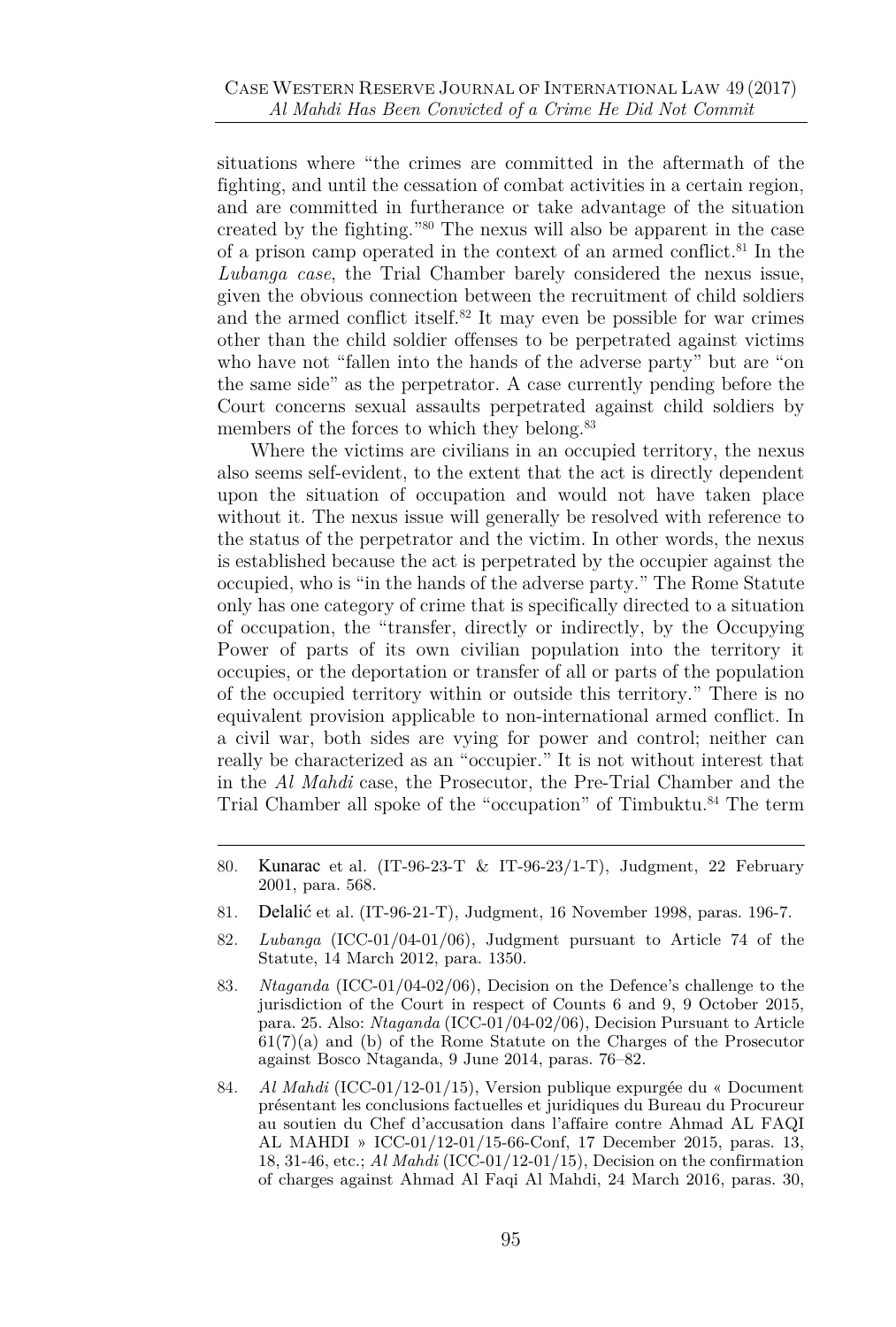seems appropriate, but in a colloquial rather than a legal sense, because the "occupiers" were parties to a non-international armed conflict. To their supporters, they were the "liberators," not the "occupiers," of Timbuktu. From the standpoint of international humanitarian law, they had as much right to be there as the government of the country. For this reason, the obvious nexus where a territory is occupied in the course of an international armed conflict cannot be mechanistically transposed to a civil war.

The word "nexus" does not appear in the confirmation decision or the judgment. In submissions to the Chamber prior to the confirmation hearing, the Prosecutor set out a detailed argument with respect to the nexus.<sup>85</sup> The Prosecutor's analysis of the nexus issue can be summarized as follows: the "attack" on the structures was undertaken by members of groups that were responsible for military activities in the north of the country; the members of these groups were able to commit the "attack" because they had conquered parts of the north of the country and the city of Timbuktu; the "attack" was supervised by the head of an organization set up by the armed groups; the apparent motives of the "attack" were the same as those of the armed groups; Al Mahdi's conduct was "facilitated" by the existence of an armed conflict and motivated by the ideological goals of the armed groups to which he fully subscribed. In *Al Mahdi*, the Court seems to have assumed that because the armed conflict persisted after the rebel forces had taken control of Timbuktu, essentially everything that the Anser Dine regime did was enough to satisfy the nexus.

The Prosecutor confounded the military aspect of the conflict and the ideological agenda of the rebel group. In her report on the preliminary examination, the Prosecutor described Ansar Dine as "a Tuareg jihadist salafist movement, aiming to impose Sharia law in all of Mali." <sup>86</sup> In her principal submission to the Pre-Trial Chamber, she cited the following as evidence of the motives of Ansar Dine: "Le groupe entend instaurer la charia sur ses membres et les autres musulmans pour la paix et le salut au Mali. De fait, le Mali a envoyé des militaires sur nos terres et on s'est défendu." <sup>87</sup> These are not "military" objectives.

44-5, 50, 54, etc.; *Al Mahdi* (ICC-01/12-01/15), Judgment and Sentence, 27 September 2016, paras. 33, 36, 53.

87*. Al Mahdi* (ICC-01/12-01/15), Version publique expurgée du « Document présentant les conclusions factuelles et juridiques du Bureau du Procureur au soutien du Chef d'accusation dans l'affaire contre Ahmad AL FAQI

<sup>85</sup>*. Al Mahdi* (ICC-01/12-01/15), Version publique expurgée du « Document présentant les conclusions factuelles et juridiques du Bureau du Procureur au soutien du Chef d'accusation dans l'affaire contre Ahmad AL FAQI AL MAHDI » ICC-01/12-01/15-66-Conf, 17 December 2015, paras. 258- 261.

<sup>86.</sup> Office of the Prosecutor, Situation in Mali (Art. 53(1) Report, 16 January 2013, para. 31 (reference omitted).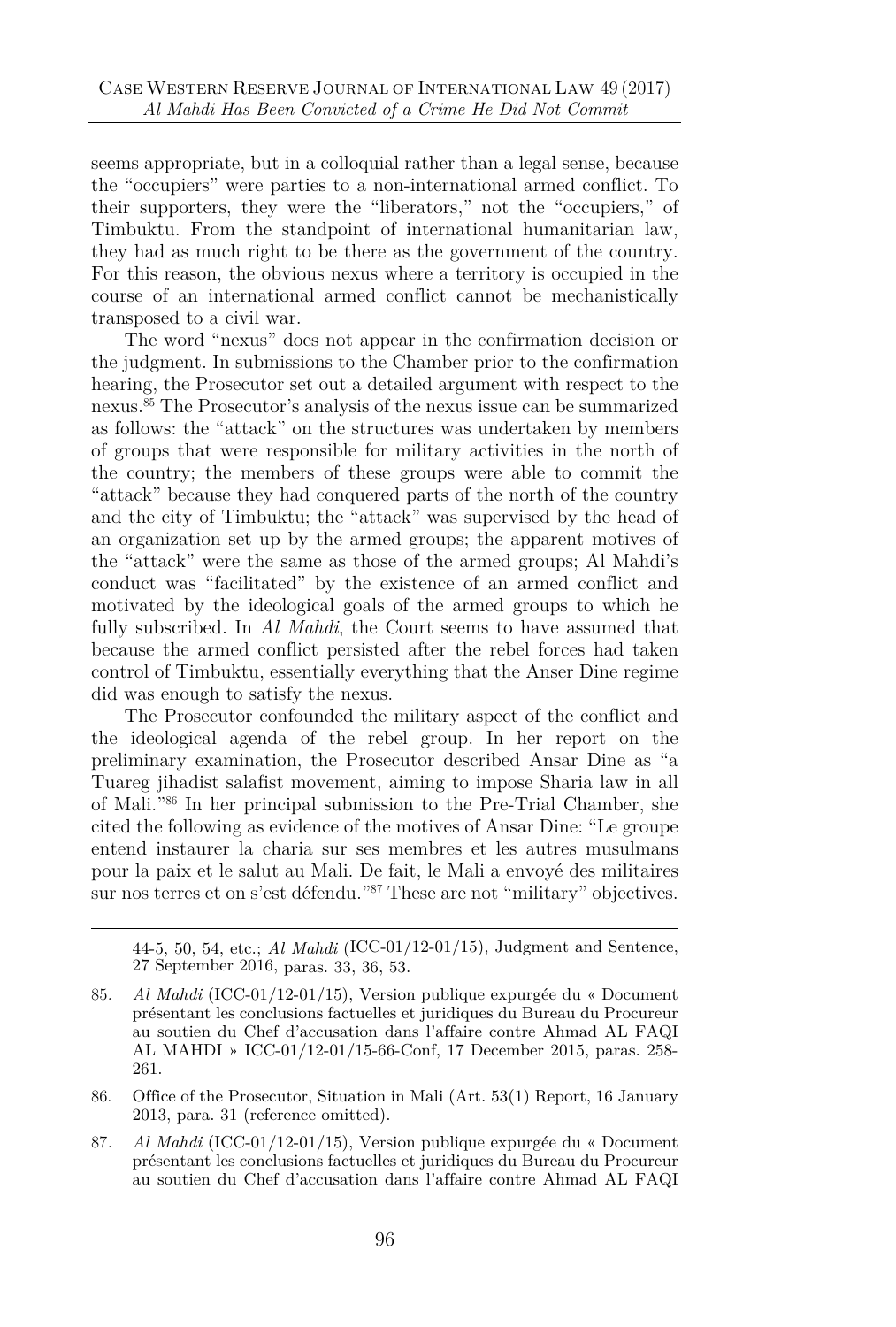The destruction of the structures was in pursuit of Ansar Dine's extremist ideology and would undoubtedly have taken place had the group been able to take and hold power without the use of force.

Sometimes "rebel" organizations take power peacefully, often through democratic elections. Obviously, then, their acts of public administration, however repressive and objectionable, do not deserve to be labelled war crimes. Can it really be right that the same acts, when they are the work of an organization that has taken power by armed means and are perpetrated subsequent to the seizure of power, fulfil the criteria of war crimes? Their only relationship with the armed conflict is chronological: they follow the seizure of power. Yet the observation that a group may be in a position to do things after it has taken power that it was not previously able to do hardly seems an adequate nexus for war crimes law to apply.

The discussions about the nexus generally involve establishing a distinction with "ordinary" crimes. For example, not every killing that takes place during a period of armed conflict constitutes a war crime. The consequence is jurisdictional: if the act is a war crime, then the international tribunal may be in a position to prosecute. Furthermore, related concepts, such as universal jurisdiction and *aut dedere aut judicare*, may also apply. Even if it is not a war crime, the act remains a crime subject to prosecution by a domestic court, so that not all criminal activity committed during an armed conflict automatically drifts into the war crimes category. Moreover, the prosecution of such "ordinary" crimes when they involve violent attacks on human dignity may well be mandated by other sources of international law, such as the international law of human rights.<sup>88</sup>

But the nexus problem may not present itself in the same manner if the underlying act is not an "ordinary" crime at all. In some circumstances such acts may constitute violations of international law, particularly human rights law, but they will certainly not be war crimes. When damage to or destruction of "buildings dedicated to religion, education, art, science or charitable purposes, historic monuments, hospitals and places where the sick and wounded are collected" is concerned, it is easy to imagine situations where such acts will be entirely innocent when conducted outside the context of armed conflict. Obviously, it is within the authority of a government to decide to demolish "civilian" buildings, whether or not they are those enumerated in the specific cultural property provision. It will often be very clearly in the public interest to do so. Suppose that Ansar Dine had decided that, in pursuit of its fundamentalist goals, all brothels, drug dens and taverns were to be demolished. Suppose that in a sermon,

AL MAHDI » ICC-01/12-01/15-66-Conf, 17 December 2015, para. 2590, fn. 872. The Prosecutor's submission is in French only. It uses the term 'motifs' in a context that suggests what is meant is motives.

<sup>88</sup>*. Marguš v. Croatia* [GC], no. 4455/10, § 139, 27 May 2014.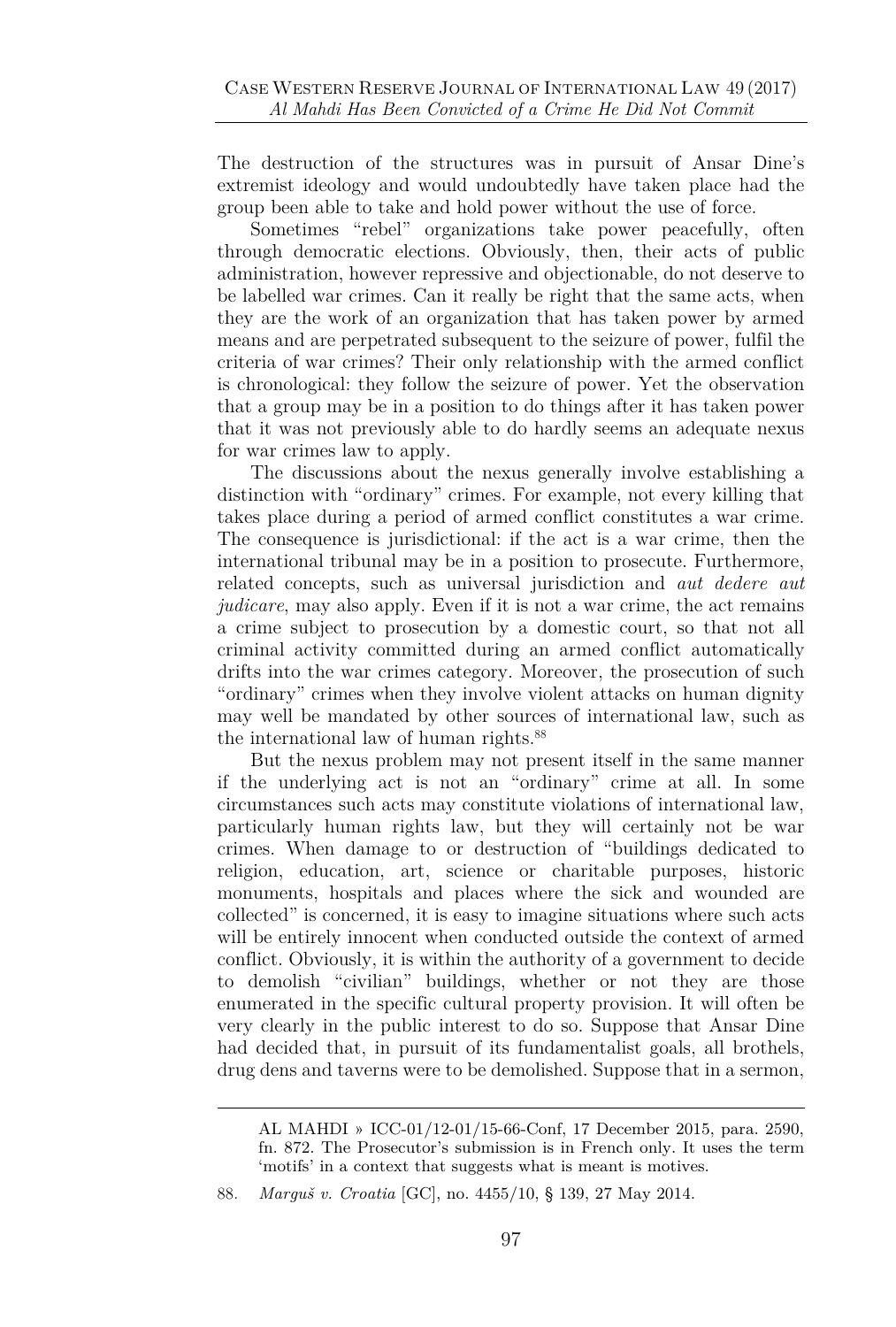and following a decision by the governmental authorities, Al Mahdi had exhorted his followers to take their picks and iron bars and destroy such institutions on the grounds that they were immoral and corrupt. Would this too be a violation of international humanitarian law?

One consequence of the very broad approach to the nexus requirement that the Court seems to have adopted is that it does not treat the rebel "occupiers," whose conduct becomes almost inherently criminal, in the same way as it treats the government forces. This is a one-sided approach to civil war that does not sit well with the fundamental principles of international humanitarian law by which all parties to a conflict are approached as equals. If Ansar Dine cannot knock down a "civilian" structure in territory it controls without this being labelled a war crime, then the same rule ought to apply to the government of Mali, but it does not. Ansar Dine's intent was to hold on to power and eventually to govern the entire State. Acts of a rebel regime may engage international responsibility, as crimes against humanity, but the fact that power has been seized during an ongoing civil war should not in and of itself be sufficient to constitute the nexus required for prosecution as war crimes with respect to the efforts of the rebel group to govern the territory that it holds.

#### VI. Genocide and Crimes Against Humanity

In the course of League of Nations activity in the field of international criminal justice, in the early 1930s, Raphael Lemkin proposed two categories of international crime, "barbarity" and "vandalism." Many years later he wrote that this corresponded to the concept he had labelled "genocide." The two crimes were addressed to "actions aiming at the destruction and oppression of populations." Lemkin described "vandalism" as "malicious destruction of works of art and culture because they represent the specific creations of the genius of such groups." <sup>89</sup> In 1947, Lemkin and two other consultants retained by the United Nations Secretariat produced a draft genocide convention that included, as a punishable act, the "systematic destruction of historical or religious monuments or their diversion to alien uses, destruction or dispersion of documents and objects of historical, artistic,

<sup>89.</sup> Raphael Lemkin, *Axis Rule in Occupied Europe: Laws of Occupation, Analysis of Government, Proposals for Redress*, Washington: Carnegie Endowment for World Peace, 1944, p. 91; Raphael Lemkin, 'Genocide as a Crime Under International Law', (1947) 41 *American Journal of International Law* 145, at pp. 146-147. The idea that 'vandalism' should be an international crime did not originate with Lemkin, however, but seems to have been mooted by Vespasian V. Pella at least as early as 1929. See: Mark Lewis, *The Birth of the New Justice*, New York: Oxford University Press, 2014, p. 188; Philippe Sands, *East West Street, On the Origins of Genocide and Crimes against Humanity*, London: Weidenfeld and Nicolson, 2016, p. 157.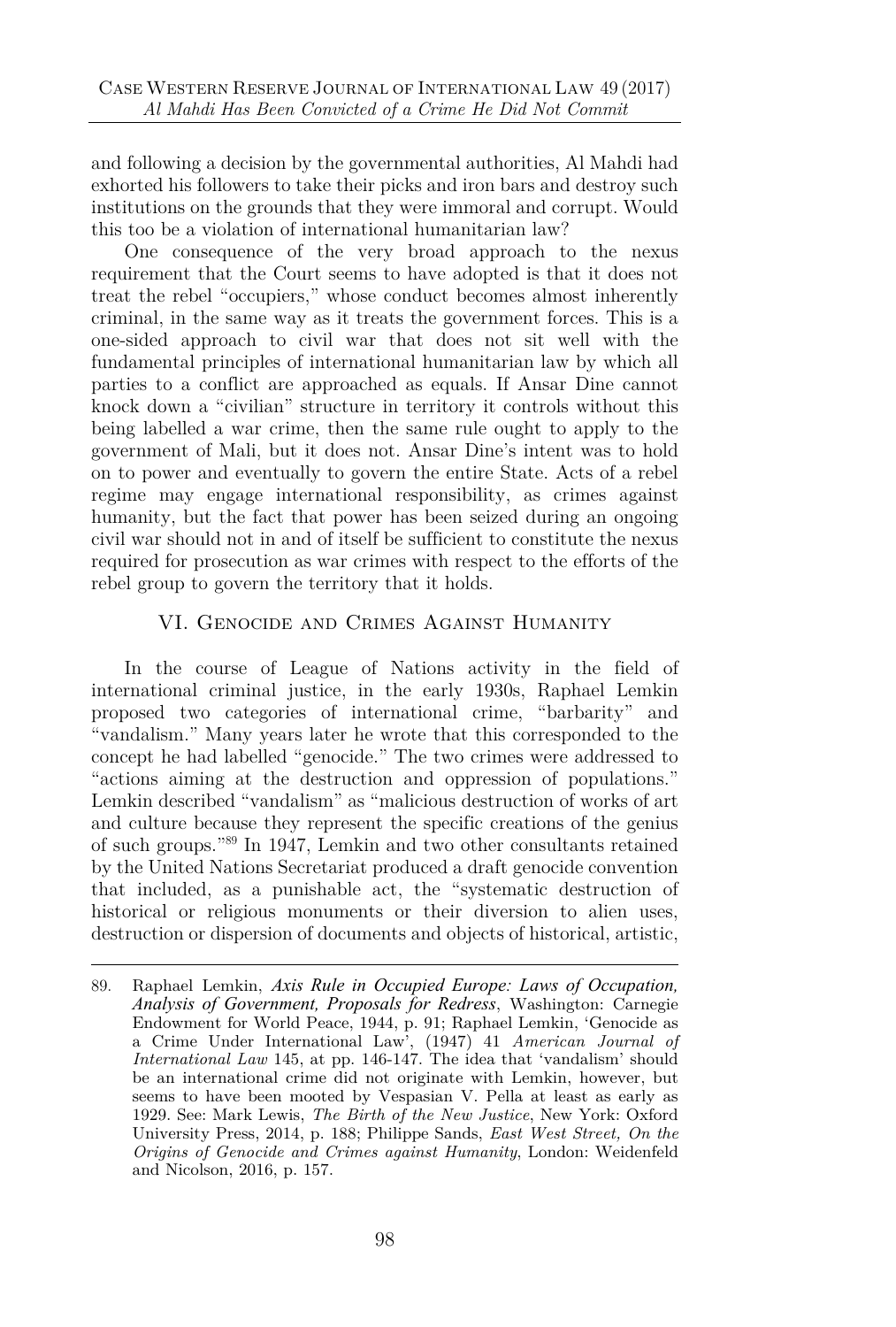or religious value and of objects used in religious worship." <sup>90</sup> But this and other acts of "cultural genocide" were dropped from subsequent drafts of the Convention on the Prevention and Punishment of the Crime of Genocide.<sup>91</sup>

Acts of cultural genocide, such as the "systematic destruction of historical or religious monuments," are therefore not punishable pursuant to the definition of the crime that appears in the 1948 Genocide Convention, a definition that is reproduced in article 6 of the Rome Statute. At best, evidence of cultural genocide may support allegations that physical genocide has been perpetrated. In the *Bosnia v. Serbia case*, the International Court of Justice held that there was "conclusive evidence of the deliberate destruction of the historical, cultural and religious heritage of the protected group during the period in question." However, said the Court, with reference to the *travaux préparatoires* of the Convention, "[a]lthough such destruction may be highly significant inasmuch as it is directed to the elimination of all traces of the cultural or religious presence of a group, and contrary to other legal norms, it does not fall within the categories of acts of genocide set out in Article II of the Convention." <sup>92</sup> Taking the same approach, a Trial Chamber of the International Criminal Tribunal for the former Yugoslavia said that "where there is physical or biological destruction there are often simultaneous attacks on the cultural and religious property and symbols of the targeted group as well, attacks which may legitimately be considered as evidence of an intent to physically destroy the group." 93

There is a substantial body of case law from the International Criminal Tribunal for the former Yugoslavia holding that under certain circumstances the destruction of property may constitute the crime against humanity of persecution.<sup>94</sup> In the recent *Karadžić* judgment, the Trial Chamber concluded that Serb forces had heavily damaged mosques and Catholic churches as well as other cultural monuments and sacred sites, "with discriminatory intent against Bosnian Muslims and Bosnian Croats." It said that "these incidents of wanton destruction of private and public property, including cultural monuments and sacred sites, constitute acts of persecution as a crime against humanity." 95

- 90. UN Doc. UN Doc. E/447, p. 17, art. I(3)(e).
- 91. UN Doc. UN Doc. A/C.6/SR.83.

- 93*.* Krstić (IT-98-33-T), Judgment, 2 August 2001, para. 580.
- 94*.* Blaškić (IT-95-14-A), Judgment, 29 July 2004, para. 149.
- 95*. Karadžić* (IT-95-5/18-T), 24 March 2016, paras. 2548-2559.

<sup>92</sup>*.* Application of the Convention on the Prevention and Punishment of the Crime of Genocide (Bosnia and Herzegovina v. *Serbia and Montenegro)*, Judgment, I.C.J. Reports 2007, p. 43, para. 344.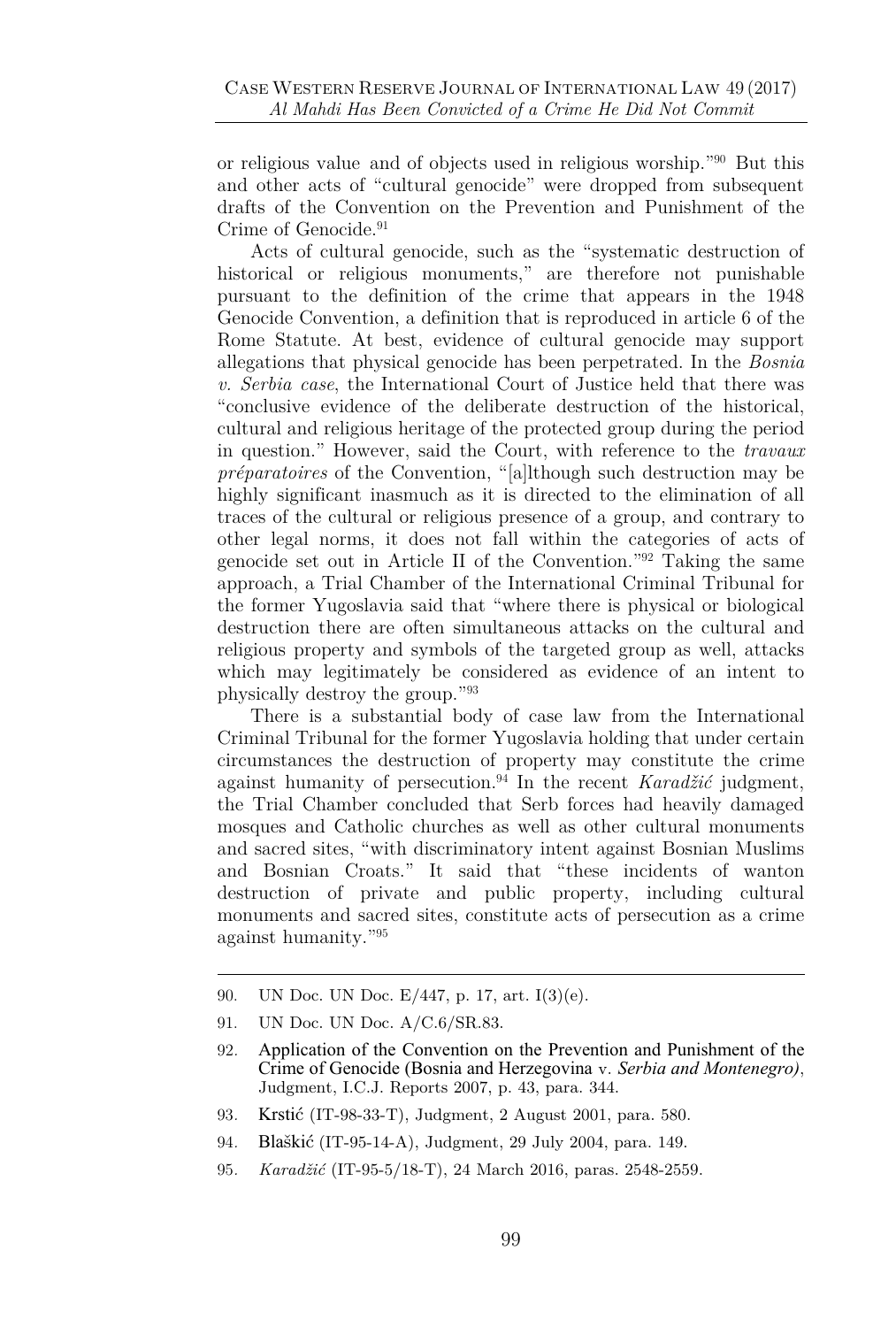In *Prlić* et al., a Trial Chamber of the International Criminal Tribunal for the former Yugoslavia found that the crime against humanity of "inhumane acts" was committed with respect to a number of acts directed against the Muslim population, including burning down the village mosque in Graĉanica. $96$  It also concluded that the crime against humanity of persecution had been committed because of a number of acts, including the burning of mosques in Sovici and Doljani.<sup>97</sup> It said the same crime had been committed in East Mostar, where the Croat forces willfully destroyed ten mosques and the Old Bridge of Mostar "which had undeniable cultural, historical and symbolic value for the Muslims." <sup>98</sup> The destruction of the Sultan Selim Mosque in the town of Stolac was also deemed the crime against humanity of persecution,<sup>99</sup> as was the demolition of a mosque in Ĉapljina.<sup>100</sup>

In her decision to proceed with an investigation into the *Situation in Mali*, the Prosecutor ventured a very preliminary assessment that "the information available does not provide a reasonable basis to believe that crimes against humanity under Article 7 have been committed in the Situation in Mali," although she reserved her right to revisit the issue in the future.<sup>101</sup> She has not pursued the issue of crimes against humanity in *Al Mahdi*, although at the August 2016 hearing the Office of the Prosecutor insisted upon the discriminatory intent behind the destruction of the mosques and mausoleums.<sup>102</sup> The submissions were in the context of aggravating factors for determination of the sentence although they would certainly be germane to charges of the crime against humanity of persecution. There appears to be evidence that may justify a more substantial analysis by the Office of the Prosecutor of the application of crimes against humanity to the destruction of cultural property in Mali.<sup>103</sup>

- 99. Ibid., paras. 1725-1726.
- 100. Ibid., paras. 1727-1729.
- 101. Office of the Prosecutor, Situation in Mali (Art. 53(1) Report, 16 January 2013, para. 128.
- 102*. Al Mahdi* (ICC-01/12-01/15), Transcript, 24 August 2016, p. 11, lines 1- 12.
- 103. Sebastián A. Green Martínez, 'Destruction of Cultural Heritage in Northern Mali, A Crime Against Humanity?', (2015) 13 *Journal of International Criminal Justice* 1073.

<sup>96</sup>*. Prlić* et al. (IT-04-74-T), Judgment, 29 May 2013, Vol. 3, para. 1212.

<sup>97.</sup> Ibid., para 1704.

<sup>98.</sup> Ibid., paras. 1711-1713.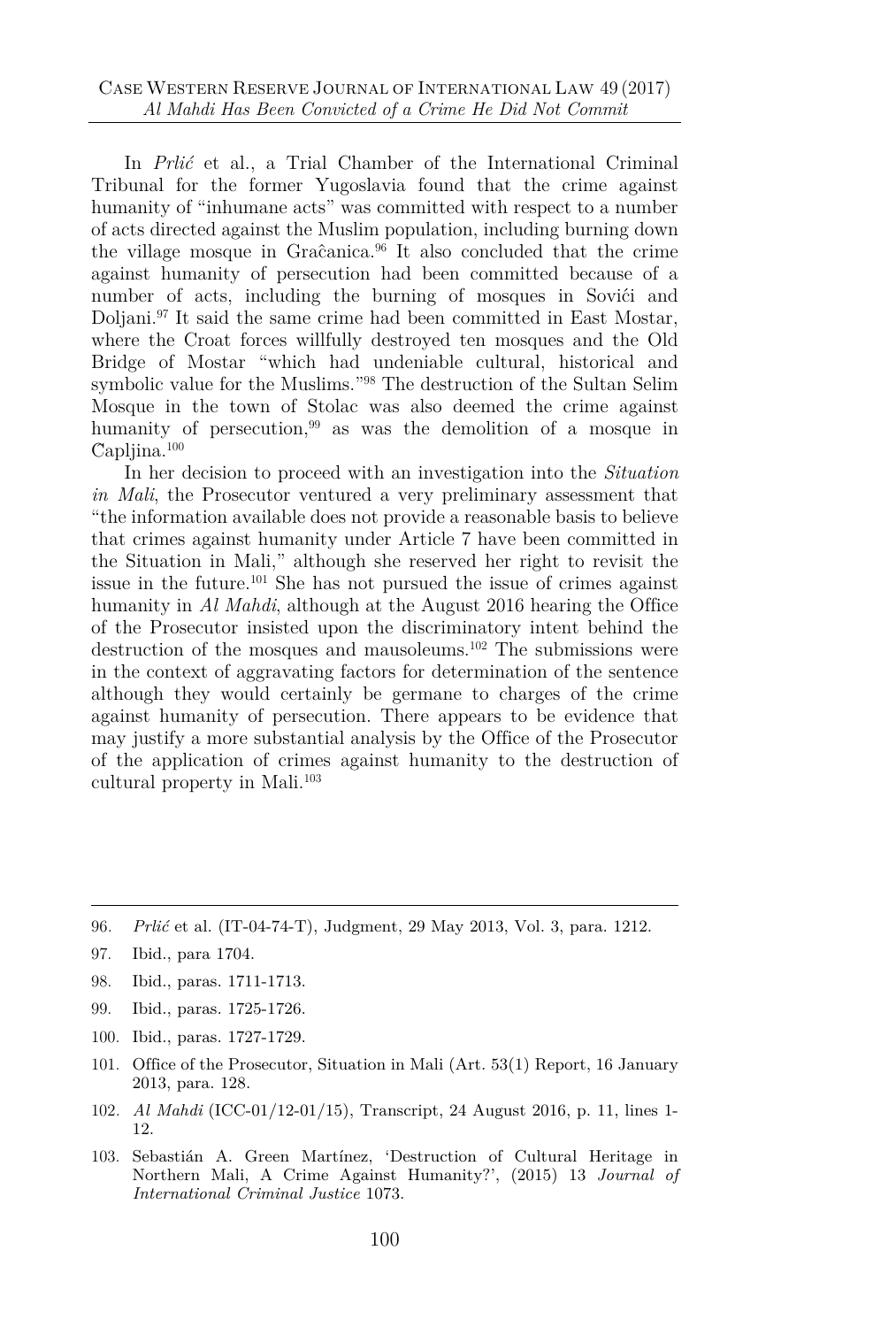#### VII. Concluding Remarks

The trial of *Al Mahdi* generated much in the way of kudos for the Prosecutor. At the same time, the case seemed far removed from where the priorities of the Office of the Prosecutor ought to be at the current time. The Court did not need yet another African situation, something that could only bolster many of its critics. Although the destruction of the Timbuktu monuments generated a certain amount of social alarm, it is hard to reconcile this case of property destruction with the hesitant position taken by the Prosecutor in other situations involving attacks on human life and other violent crimes. The Mali case seems inconsistent with the 2014 policy paper of the Office of the Prosecutor pledging to focus on sexual and gender-based violence.

However, this article has not been concerned with the policy issues but rather with the legal integrity of the Court. In its rush to pick some low-hanging fruit, the Office of the Prosecutor based its case on a provision in article 8 whose application to the facts is very doubtful. Al Mahdi himself confirmed that he had been provided with legal advice by counsel,<sup>104</sup> but there is no way of knowing of what that consisted. Perhaps he was told that there was a good argument about the inapplicability of the charge but nevertheless chose not to contest. But perhaps his counsel, like the judges, never took a close look at the relevant text of article 8, the case law of the Court and of the International Criminal Tribunal for the former Yugoslavia, relevant academic commentary, and the *travaux préparatoires* of the Rome Statute. Al Mahdi was clearly responsible for a disgraceful act of destruction but he had no involvement in an "attack" as this term is used in article  $8(2)(e)$  of the Rome Statute. Indeed, there was no "attack" on the buildings and structures of Timbuktu, as the word "attack" is meant in article  $8(2)(e)$ . Moreover, the proceedings also indicate an approach to the nexus in a non-international armed conflict by which the acts of rebels seem to be judged by a different standard than those they are trying to displace.

The destruction of the religious and historical structures in Timbuktu by religious extremists under the leadership of Al Mahdi is rightly deplored around the world. Outrage at these acts cries out for a response, including criminal prosecution of those who are responsible. But that is not a good reason to convict Al Mahdi for a crime that he did not commit. If he is found guilty as charged, in what for all intents and purposes amounts to an *ex parte* hearing, where no vigorous defense challenged the claims of the Prosecutor, a precedent of doubtful value will be established. Reportedly, the Prosecutor intends to develop more cases dealing with destruction of cultural property. Sooner or later the

<sup>104</sup>*. Al Mahdi* (ICC-01/12-01/15), Transcript, 22 August 2016, p.10, lines 18- 21.